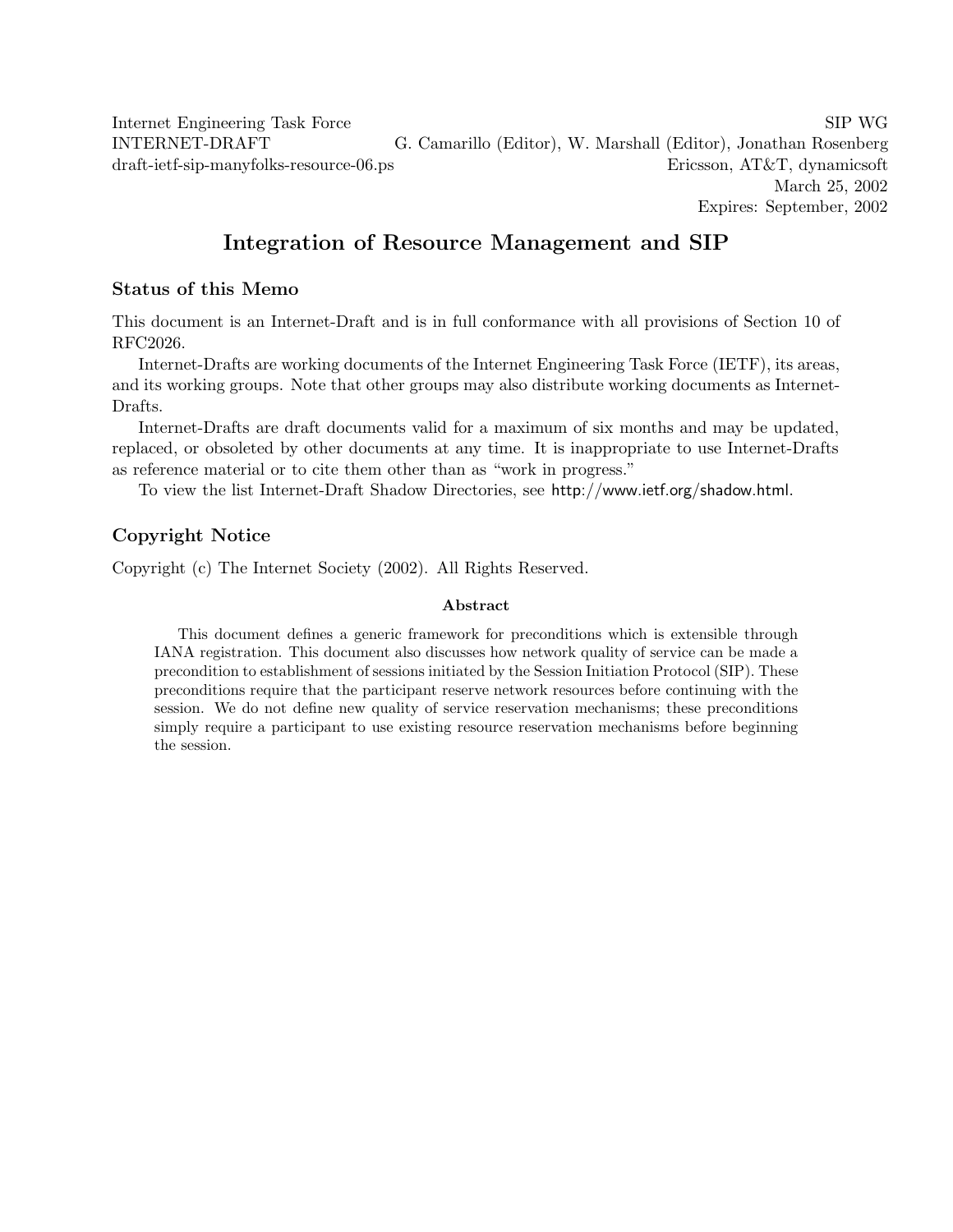|                  | <b>INTERNET-DRAFT</b>                                           | draft-ietf-sip-manyfolks-resource-06.ps | March 25, 2002 |                                             |  |  |
|------------------|-----------------------------------------------------------------|-----------------------------------------|----------------|---------------------------------------------|--|--|
|                  | Contents                                                        |                                         |                |                                             |  |  |
| 1                | Introduction                                                    |                                         |                | 3                                           |  |  |
| $\boldsymbol{2}$ | Terminology                                                     |                                         |                | 3                                           |  |  |
| 3                | Overview                                                        |                                         |                |                                             |  |  |
| 4                | SDP parameters                                                  |                                         |                |                                             |  |  |
| 5                | Usage of preconditions with offer/answer<br>5.1<br>5.1.1<br>5.2 |                                         |                | 6<br>$6\phantom{.}6$<br>$\overline{7}$<br>8 |  |  |
| 6                | <b>Suspending and Resuming Session Establishment</b>            |                                         |                | 9                                           |  |  |
| 7                | <b>Status Confirmation</b>                                      |                                         |                |                                             |  |  |
| 8                | Refusing an offer<br>8.1                                        |                                         |                | 11<br>11                                    |  |  |
| 9                | Unknown Precondition Type                                       |                                         |                | 12                                          |  |  |
|                  | 10 Option Tag for Preconditions<br>12                           |                                         |                |                                             |  |  |
|                  | 11 Indicating Capabilities                                      |                                         |                | 12                                          |  |  |
|                  | 12 Examples                                                     |                                         |                | 13<br>13<br>16<br>17                        |  |  |
|                  | <b>13 Security Considerations</b>                               |                                         |                | 19                                          |  |  |
|                  | 14 IANA considerations                                          |                                         |                | 19                                          |  |  |
|                  | 15 Contributors                                                 |                                         |                |                                             |  |  |
|                  | 16 Acknowledgments<br>20                                        |                                         |                |                                             |  |  |
|                  | 17 Authors' Addresses<br>20                                     |                                         |                |                                             |  |  |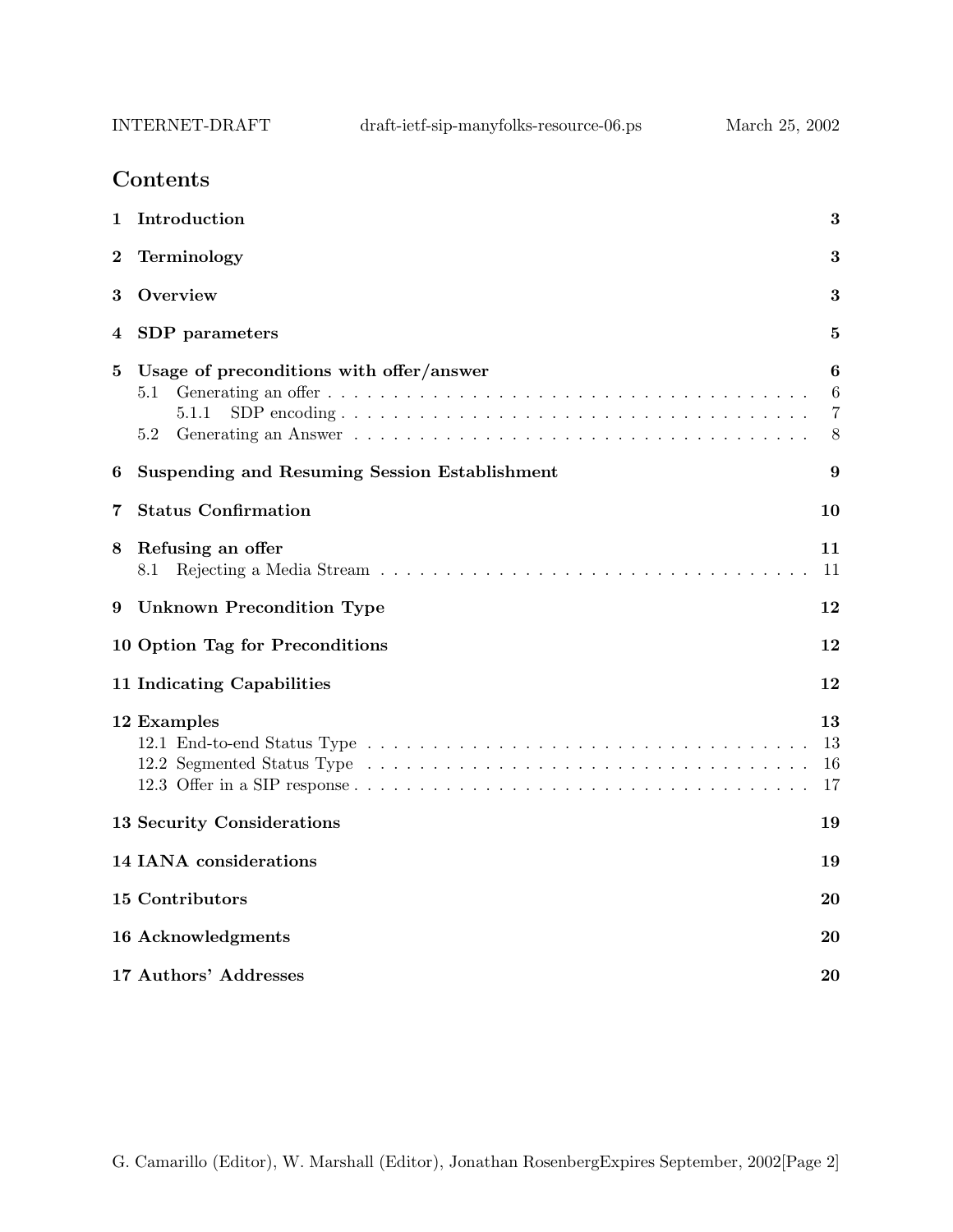# **1 Introduction**

Some architectures require that at session establishment time, once the callee has been alerted, the chances of a session establishment failure are minimum. One source of failure is the inability to reserve network resources for a session. In order to minimize "ghost rings", it is necessary to reserve network resources for the session before the callee is alerted. However, the reservation of network resources frequently requires learning the IP address, port, and session parameters from the callee. This information is obtained as a result of the initial offer/answer exchange carried in SIP. This exchange normally causes the "phone to ring", thus introducing a chicken-and-egg problem: resources cannot be reserved without performing an initial offer/answer exchange, and the initial offer/answer exchange can't be done without performing resource reservation.

The solution is to introduce the concept of a precondition. A precondition is a set of constraints about the session which are introduced in the offer. The recipient of the offer generates an answer, but does not alert the user or otherwise proceed with session establishment. That only occurs when the preconditions are met. This can be known through a local event (such as a confirmation of a resource reservation), or through a new offer sent by the caller.

This document deals with sessions that use SIP [1] as signalling protocol and SDP [2] to describe the parameters of the session.

We have chosen to include the quality of service preconditions in the SDP description rather than in the SIP header because preconditions are stream specific.

## **2 Terminology**

The key words "MUST", "MUST NOT", "REQUIRED", "SHALL", "SHALL NOT", "SHOULD", "SHOULD NOT", "RECOMMENDED", "MAY", and "OPTIONAL" in this document are to be interpreted as described in RFC 2119 [3].

## **3 Overview**

In order to ensure that session establishment does not take place until certain preconditions are met we distinguish between two different state variables that affect a particular media stream: current status and desired status. This document defines quality of service status.

The desired status consists of a threshold for the current status. Session establishment stops until the current status reaches or surpasses this threshold. Once this threshold is reached or surpassed, session establishment resumes.

For example, the following values for current and desired status would not allow session establishment to resume:

current status = resources reserved in the send direction desired status = resources reserved in both (sendrecv) directions

On the other hand, the values of the example below would make session establishment resume:

current status = resources reserved in both (sendrecv) directions desired status = resources reserved in the send direction

G. Camarillo (Editor), W. Marshall (Editor), Jonathan RosenbergExpires September, 2002[Page 3]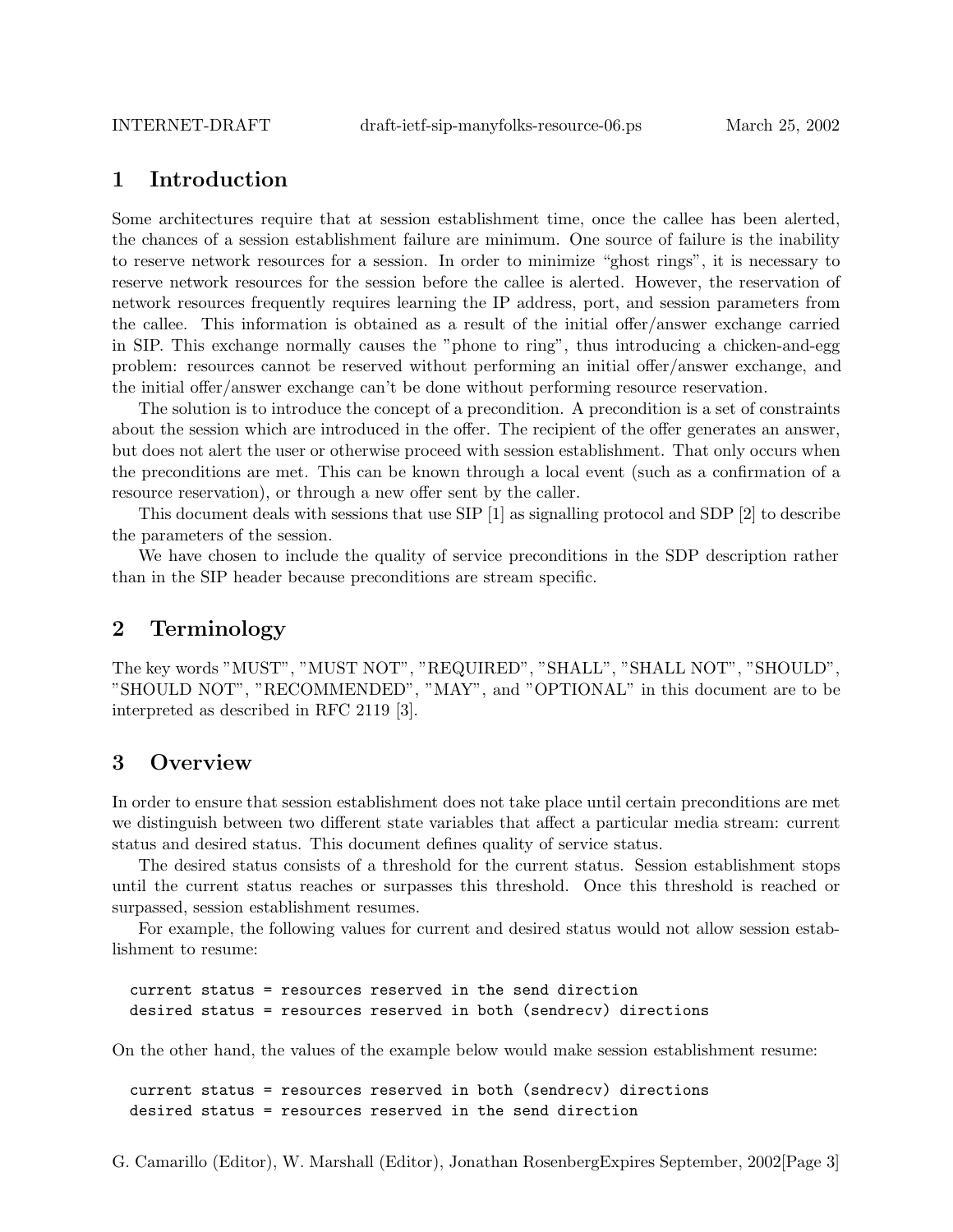These two state variables define a certain piece of state of a media stream the same way as the direction attribute or the codecs in use, define other pieces of state. Consequently, we treat these two new variables in the same way as other SDP media attributes are treated in the offer/answer model used by SIP [4]: they are exchanged between two user agents using an offer and an answer in order to have a shared view of the status of the session.



Figure 1: Basic session establishment using preconditions

Figure 1 shows a typical message exchange between two SIP user agents using preconditions. A includes quality of service preconditions in the SDP of the initial INVITE. A does not want B to be alerted until there is network resources reserved in both directions (sendrecv) end-to-end. B agrees to reserve network resources for this session before alerting the callee. B will handle resource reservation in the B->A direction, but needs A to handle the A->B direction. To indicate so, B returns a 183 response to A asking A to start resource reservation and to confirm to B as soon as the A->B direction is ready for the session. A and B both start resource reservation. B finishes reserving resources in the  $B > A$  direction, but does not alert the user yet, because network resources in both directions are needed. When A finishes reserving resources in the A->B direction, it sends an UPDATE [5] to B. B returns a 200 (OK) response for the UPDATE indicating that all the preconditions for the session have been met. At this point of time, B starts alerting the user, and session establishment completes normally.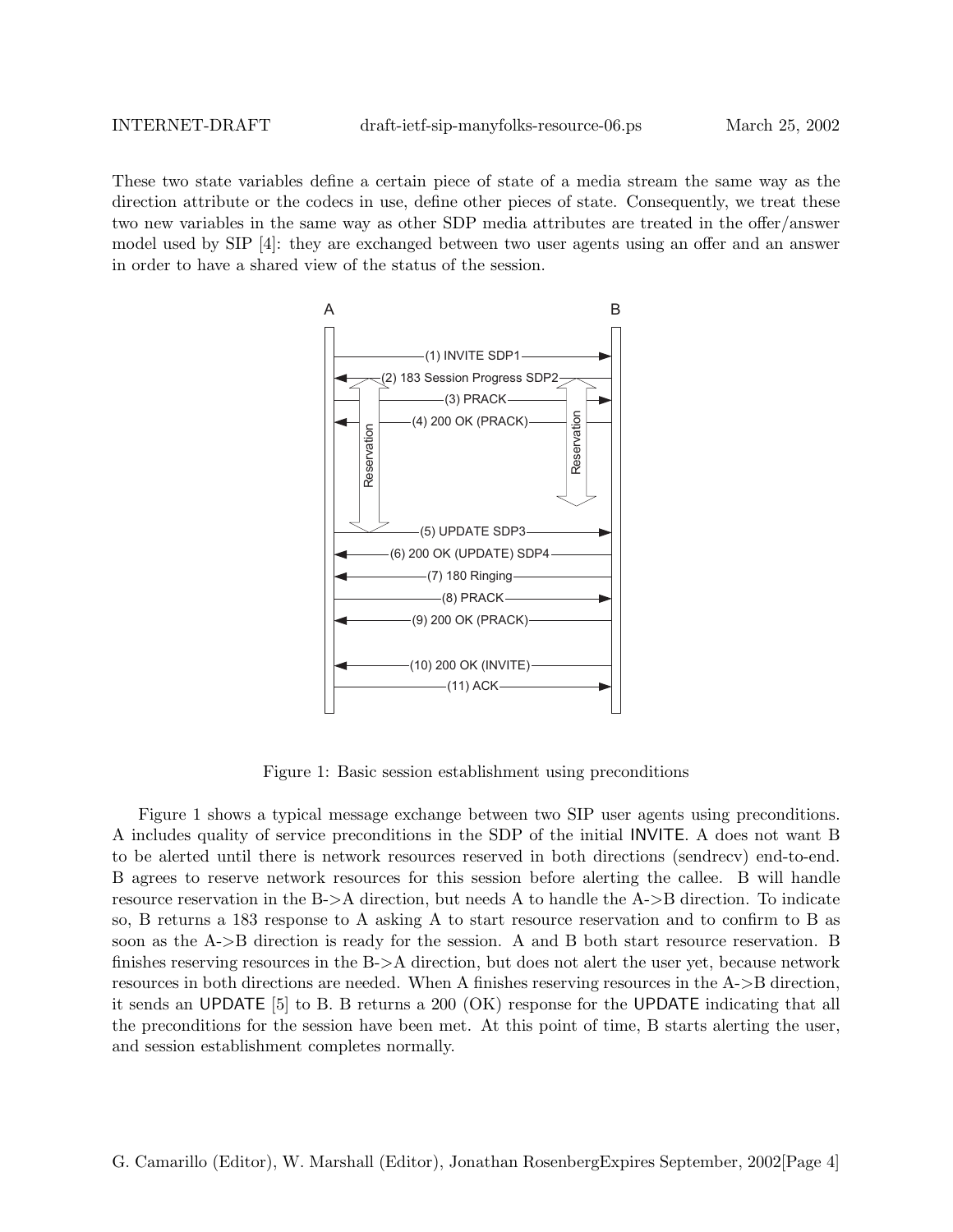# **4 SDP parameters**

We define the following media level SDP attributes:

| current-status    | $=$ "a=curr:" precondition-type           |
|-------------------|-------------------------------------------|
|                   | SP status-type SP direction-tag           |
| desired-status    | $=$ "a=des:" precondition-type            |
|                   | SP strength-tag SP status-type            |
|                   | SP direction-tag                          |
| confirm-status    | $=$ "a=conf:" precondition-type           |
|                   | SP status-type SP direction-tag           |
| precondition-type | $=$ "qos"   token                         |
| strength-tag      | $=$ ("mandatory"   "optional"   "none"    |
|                   | $=$   "failure"   "unknown")              |
| status-type       | $=$ ("e2e"   "local"   "remote")          |
| direction-tag     | = ("none"   "send"   "recv"   "sendrecv") |
|                   |                                           |

- **Current status:** The current status attribute carries the current status of network resources for a particular media stream.
- **Desired status:** The desired status attribute carries the preconditions for a particular media stream. When the direction-tag of the current status attribute with a given preconditiontype/status-type for a particular stream is equal to (or better than) the direction-tag of the desired status attribute with the same precondition-type/status-type for that stream, then the preconditions are considered to be met for that stream.
- **Confirmation status:** The confirmation status attribute carries threshold conditions for a media stream. When the status of network resources reach these conditions, the peer user agent will send an update of the session description containing an updated current status attribute for this particular media stream.
- **Precondition type:** This document defines quality of service preconditions. Extensions may define other types of preconditions.
- **Strength tag:** The strength-tag indicates whether or not the callee can be alerted in case the network fails to meet the preconditions.
- **Status type:** We define two types of status: end-to-end and segmented. The end-to-end status reflects the status of the end-to-end reservation of resources. The segmented status reflects the status of the access network reservations of both user agents. The end-to-end status corresponds to the tag "e2e" defined above and the segmented status to the tags "local" and "remote". End-to-end status is useful when end-to-end resource reservation mechanisms are available. The segmented status is useful when one or both UAs perform resource reservations on their respective access networks. Note that the use of the segmented status type does not prevent bottlenecks in the backbone, only in the access networks.
- **Direction tag:** The direction-tag indicates the direction a particular attribute (current, desired or confirmation status) is applicable to.
- G. Camarillo (Editor), W. Marshall (Editor), Jonathan RosenbergExpires September, 2002[Page 5]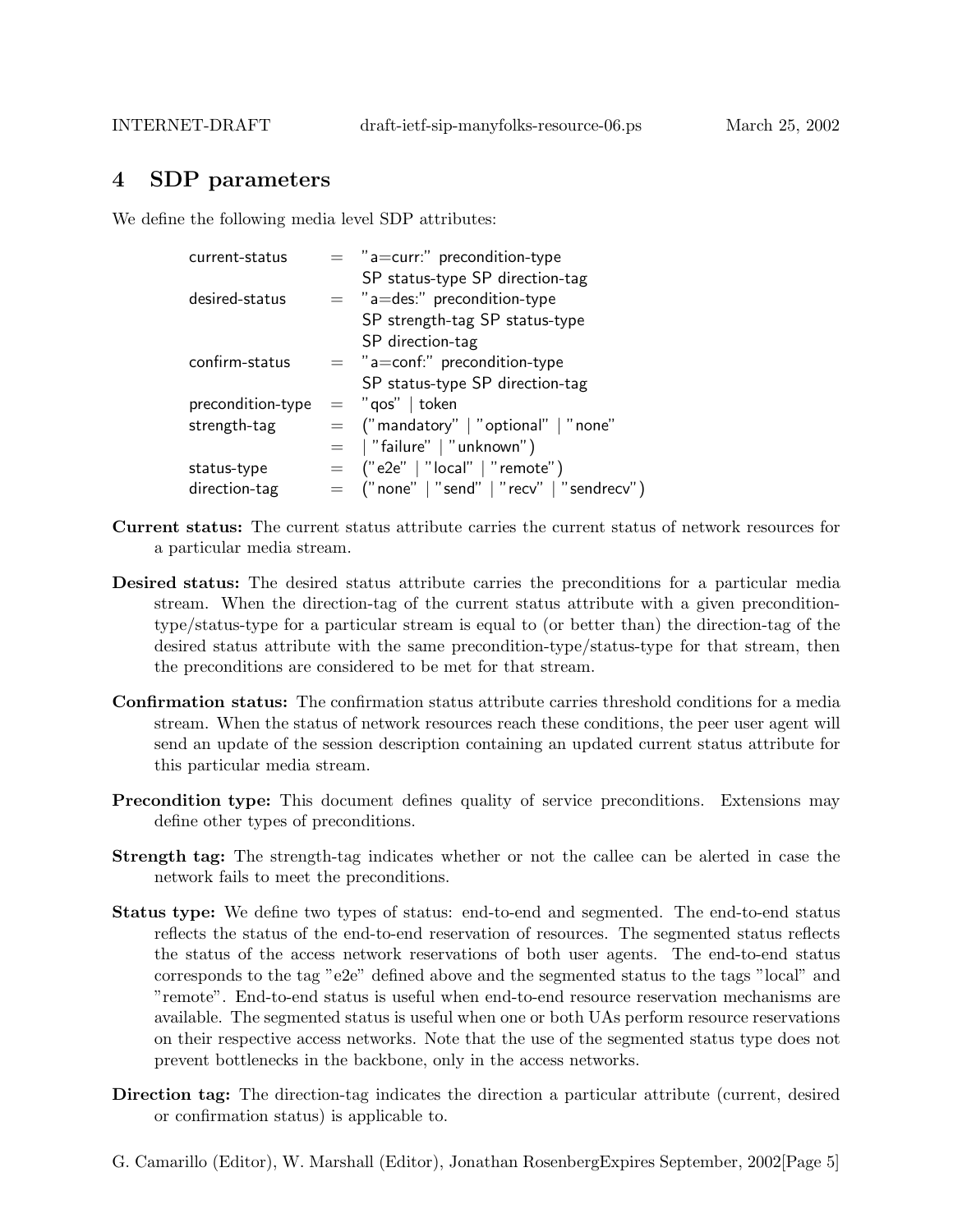The values of the tags "send", "recv", "local" and "remote" represent the point of view of the entity generating the SDP description. In an offer, "send" is the direction offerer->answerer and "local" is the offerer's access network. In an answer, "send" is the direction answerer->offerer and "local" is the answerer's access network.

The following example shows these new SDP attributes in two media lines of a session description:

m=audio 20000 RTP/AVP 0 a=curr:qos e2e send a=des:qos optional e2e send a=des:qos mandatory e2e recv m=audio 20002 RTP/AVP 0 a=curr:qos local sendrecv a=curr:qos remote none a=des:qos optional local sendrecv a=des:qos mandatory remote sendrecv

## **5 Usage of preconditions with offer/answer**

Parameter negotiation in SIP is carried out using the offer/answer model described in [4]. The idea behind this model is to provide a shared view of the session parameters for both user agents once the answer has been received by the offerer. This section describes which values our new SDP attributes can take in an answer depending on their value in the offer.

To achieve a shared view of the status of a media stream, we define a model that consists of three tables: both user agents implement a local status table, and each offer/answer exchange has a transaction status table associated to it. The offerer generates a transaction status table identical to its local status table and sends it to the answerer in the offer. The anwerer uses the information of this transaction status table to update its local status table. The answerer also updates the transaction status table fields that were out of date and returns this table to the offerer in the answer. The offerer can then update its local status table with the information received in the answer. After this offer/answer exchange, the local status tables of both user agents are synchronised. They now have a common view of the status of the media stream. Sessions that involve several media streams implement these tables per media stream. Note, however, that this is a model of user agent behavior, not of software. An implementation is free to take any approach that replicates the external behavior this model defines.

#### **5.1 Generating an offer**

Both user agents MUST maintain local precondition status, which is referred to as a "local status table". Tables 1 and 2 show the format of these tables for both the end-to-end and the segmented status types. For the end-to-end status type, the table contains two rows; one for each direction (i.e., send and recv). A value of "yes" in the "Current" field indicates that resource has been successfully reserved in the corresponding direction. "No" indicates that resources have not been reserved yet. The "Desired Strength" field indicates the strength of the preconditions in the corresponding direction. The table for the segmented status type contains four rows: both directions in the local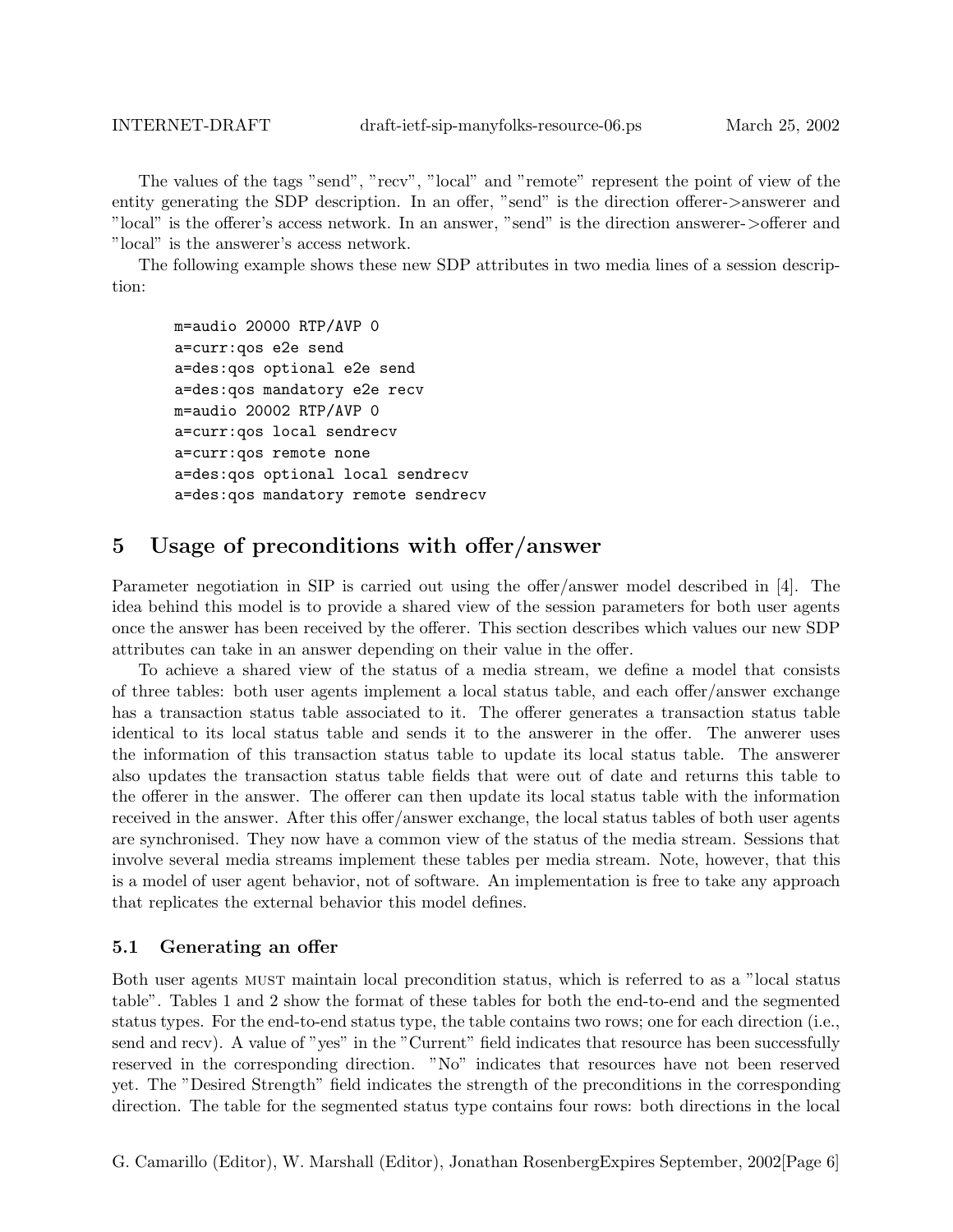access network and in the peer's access network. The meaning of the fields is the same as in the end-to-end case.

Before generating an offer, the offerer MUST build a transaction status table with the current and the desired status for each media stream. The different values of the strength-tag for the desired status attribute have the following semantics:

- None: no resource reservation is needed.
- Optional: the user agents SHOULD try to provide resource reservation, but the session can continue regardless of whether this provision is possible or not.
- Mandatory: the user agents MUST provide resource reservation. Otherwise, session establishment MUST NOT continue.

The offerer then decides whether it is going to use the end-to-end status type or the segmented status type. If the status type of the media line will be end-to-end, the user agent generates records with the desired status and the current status for each direction (send and recv) independently, as shown in table 1:

|      |    | Direction   Current   Desired Strength |
|------|----|----------------------------------------|
| send | no | mandatory                              |
| recy | no | mandatory                              |

|  |  |  |  |  | Table 1: Table for the end-to-end status type |  |  |
|--|--|--|--|--|-----------------------------------------------|--|--|
|--|--|--|--|--|-----------------------------------------------|--|--|

If the status type of the media line will be segmented, the user agent generates records with the desired status and the current status for each direction (send and recv) and each segment (local and remote) independently, as shown in table 2:

| Direction   | Current | Desired Strength |
|-------------|---------|------------------|
| local send  | no      | none             |
| local recv  | no      | none             |
| remote send | no      | optional         |
| remote recy | nο      | none             |

Table 2: Table for the segmented status type

At the time of sending the offer, the offerer's local status table and the transaction status table contain the same values.

With the transaction status table, the user agent MUST generate the current-status and the desired status lines following the syntax of Section 4 and the rules described below in Section 5.1.1.

#### **5.1.1 SDP encoding**

For the end-to-end status type, the user agent MUST generate one current status line with the tag "e2e" for the media stream. If the strength-tags for both directions are equal (e.g., both "mandatory") in the transaction status table, the user agent must add one desired status line with

G. Camarillo (Editor), W. Marshall (Editor), Jonathan RosenbergExpires September, 2002[Page 7]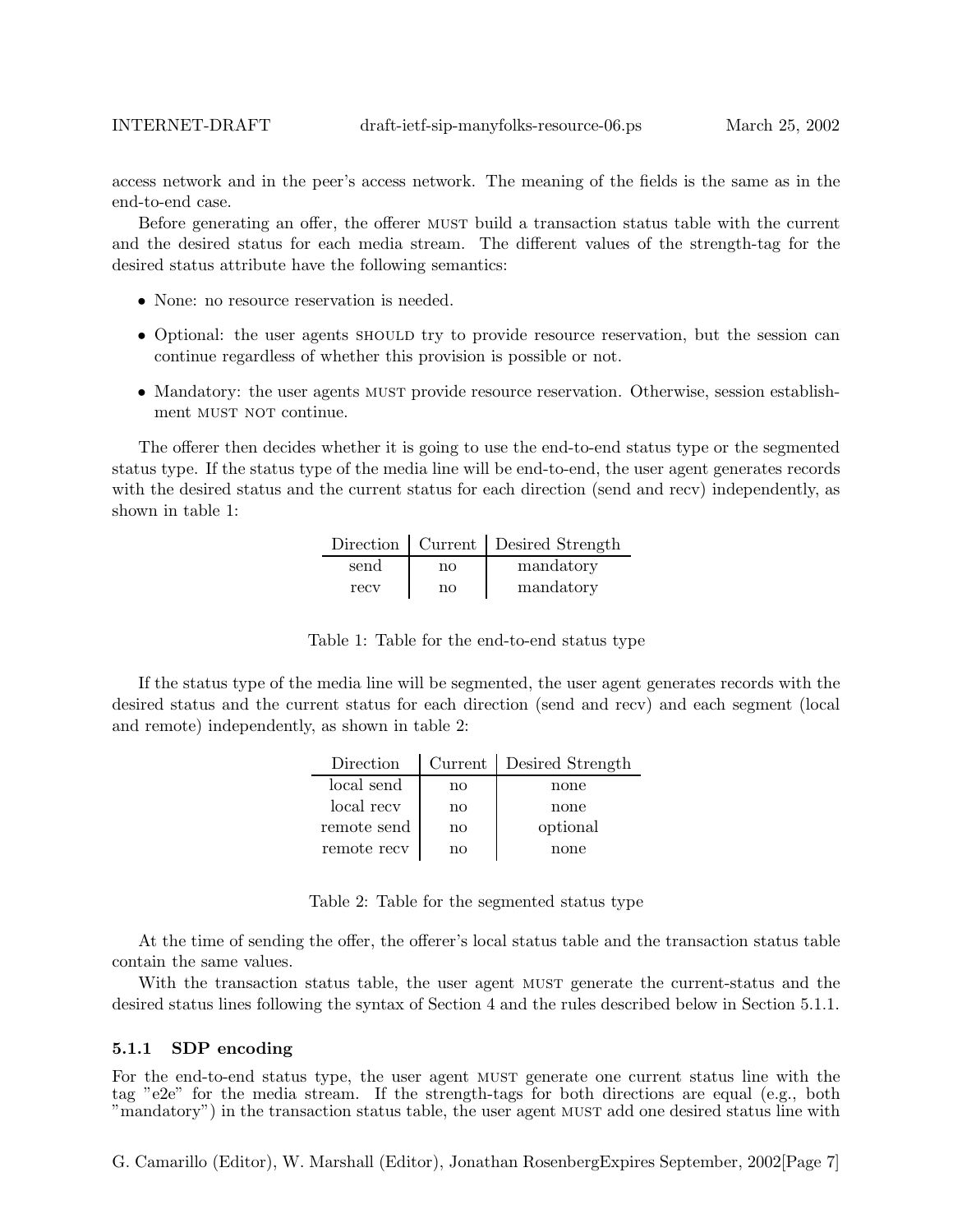the tag "sendrecv". If both tags are different, the user agent MUST include two desired status lines, one with the tag "send" and the other with the tag "recv".

The semantics of two lines with the same strength-tag, one with a "send" tag and the other with a "recv" tag, is the same as one "sendrecv" line. However, in order to achieve a more compact encoding, we have chosen to make mandatory the latter format.

For the segmented status type, the user agent must generate two current status lines: one with the tag "local" and the other with the tag "remote". The user agent MUST add one or two desired status lines per segment (i.e., local and remote). If for a particular segment (local or remote) the tags for both directions in the transaction status table are equal (e.g., both "mandatory"), the user agent must add one desired status line with the tag "sendrecv". If both tags are different, the user agent must include two desired status lines, one with the tag "send" and the other with the tag "recv".

Note that the rules above apply to the desired strength-tag "none" as well. This way, a user agent that supports quality of service but does not intend to use them, adds desired status lines with the strength-tag "none". Since this tag can be upgraded in the answer, as described in Section 5.2, the answerer can request quality of service reservation without a need of another offer/answer exchange.

The example below shows the SDP corresponding to tables 1 and 2.

```
m=audio 20000 RTP/AVP 0
a=curr:qos e2e none
a=des:qos mandatory e2e sendrecv
m=audio 20002 RTP/AVP 0
a=curr:qos local none
a=curr:qos remote none
a=des:qos optional remote send
a=des:qos optional local none
```
#### **5.2 Generating an Answer**

When the answerer receives the offer, it recreates the transaction status table using the SDP attributes contained in the offer. The answerer updates both its local status and the transaction status table following the rules below:

- **Desired Strength:** We define an absolute ordering for the strength-tags: "none", "optional" and "mandatory". "Mandatory" is the tag with highest grade and "none" the tag with lowest grade. An answerer may upgrade the desired strength in any entry of the transaction status table, but it must not downgrade it. Therefore, it is OK to upgrade a row from "none" to "optional", from "none" to "mandatory" or from "optional" to "mandatory", but not the other way around.
- **Current Status:** For every row, the value of the "Current" field in the transaction status table and in the local status table of the answerer have to be compared. Table 3 shows the four possible combinations. If both fields have the same value (two first rows of table 3, nothing needs to be updated. If the "Current" field of the transaction status table is "Yes" and the field of the local status table is "No" (third row of table 3), the latter MUST be set to "Yes".
- G. Camarillo (Editor), W. Marshall (Editor), Jonathan RosenbergExpires September, 2002[Page 8]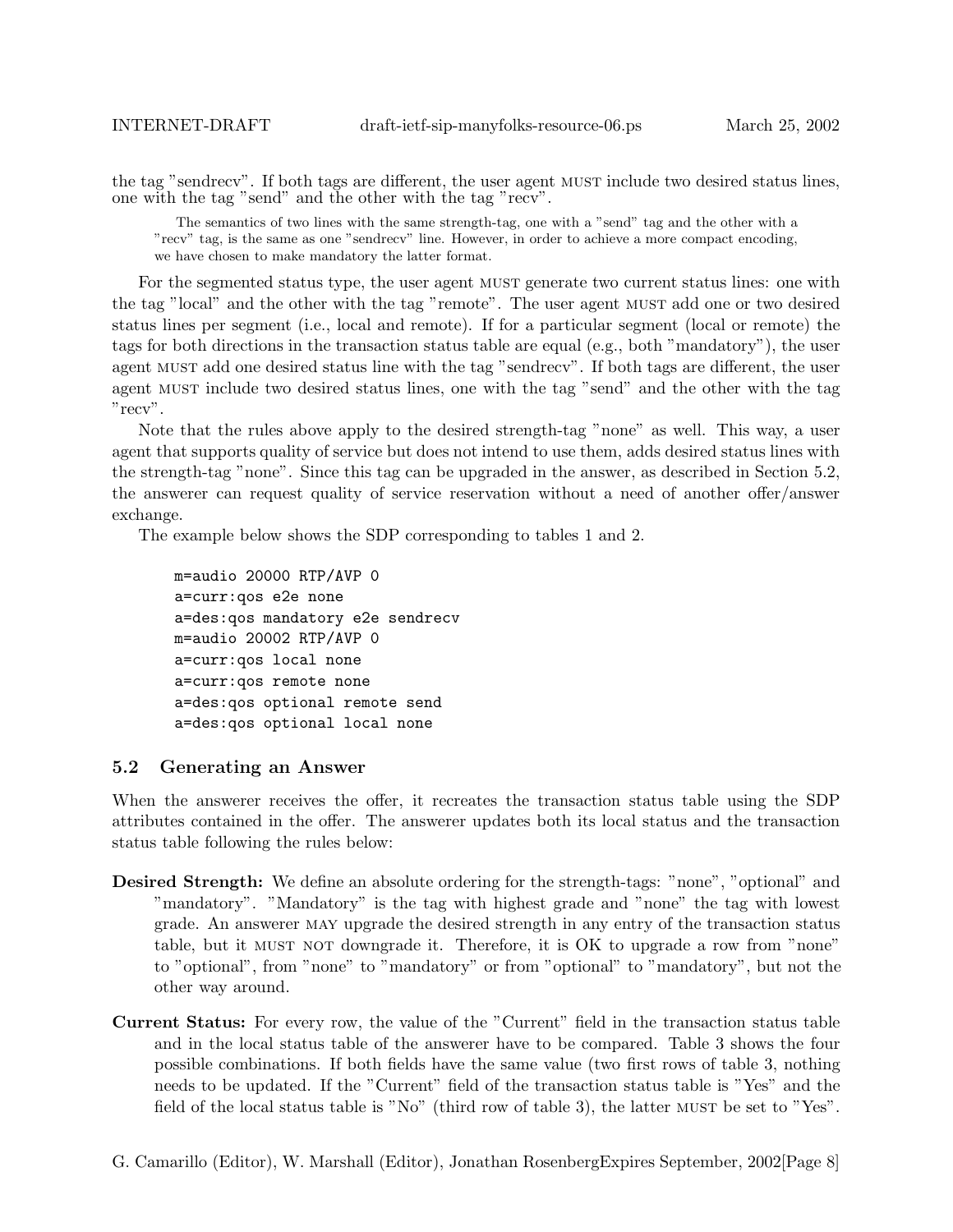If the "Current" field of the transaction status table is "No" and the field of the local status table is "Yes" (forth row of table 3), the answerer needs to check if it has local information (e.g., a confirmation of a resource reservation has been received) about that particular current status. If it does, the "Current" field of the transaction status table is set to "Yes". If the answerer does not have local information about that current status, the "Current" field of the local status table MUST be set to "No".

|     |                        | Transac. status table   Local status table   New values transac./local |
|-----|------------------------|------------------------------------------------------------------------|
| no  | $\mathop{\mathrm{no}}$ | no/no                                                                  |
| ves | yes                    | yes/yes                                                                |
| ves | no                     | yes/yes                                                                |
| no  | yes                    | depends on local info                                                  |

| Table 3: Possible values for the "Current" fields |  |
|---------------------------------------------------|--|
|---------------------------------------------------|--|

Once both tables have been updated, an answer must be generated following the rules described in Section 5.1.1 and taking into account that "send", "recv", "local" and "remote" tags have to be inverted in the answer, as shown in table 4.

| Offer  | Answer |
|--------|--------|
| send   | recy   |
| recy   | send   |
| local  | remote |
| remote | local  |

Table 4: Values of tags in offer and answers

At the time the answer is sent, the transaction status table and the answerer's local status table contain the same values. Therefore, this answer contains the shared view of the status of the media line in the current-status attribute and the negotiated strength and direction-tags in the desired-status attribute.

If the resource reservation mechanism used requires participation of both user agents, the answerer should start resource reservation after having sent the answer and the offerer should start resource reservation as soon as the answer is received. If participation of the peer user agent is not needed (e.g., segmented status type), the offerer may start resource reservation before sending the offer and the answerer may start it before sending the answer.

The status of the resource reservation of a media line can change between two consecutive offer/answer exchanges. Therefore, both user agents must keep their local status tables up to date using local information through the duration of the session.

## **6 Suspending and Resuming Session Establishment**

A user agent server that receives an offer with preconditions should not allert the user until all the mandatory preconditions are met; session establishment is suspended until that moment (e.g.,

G. Camarillo (Editor), W. Marshall (Editor), Jonathan RosenbergExpires September, 2002[Page 9]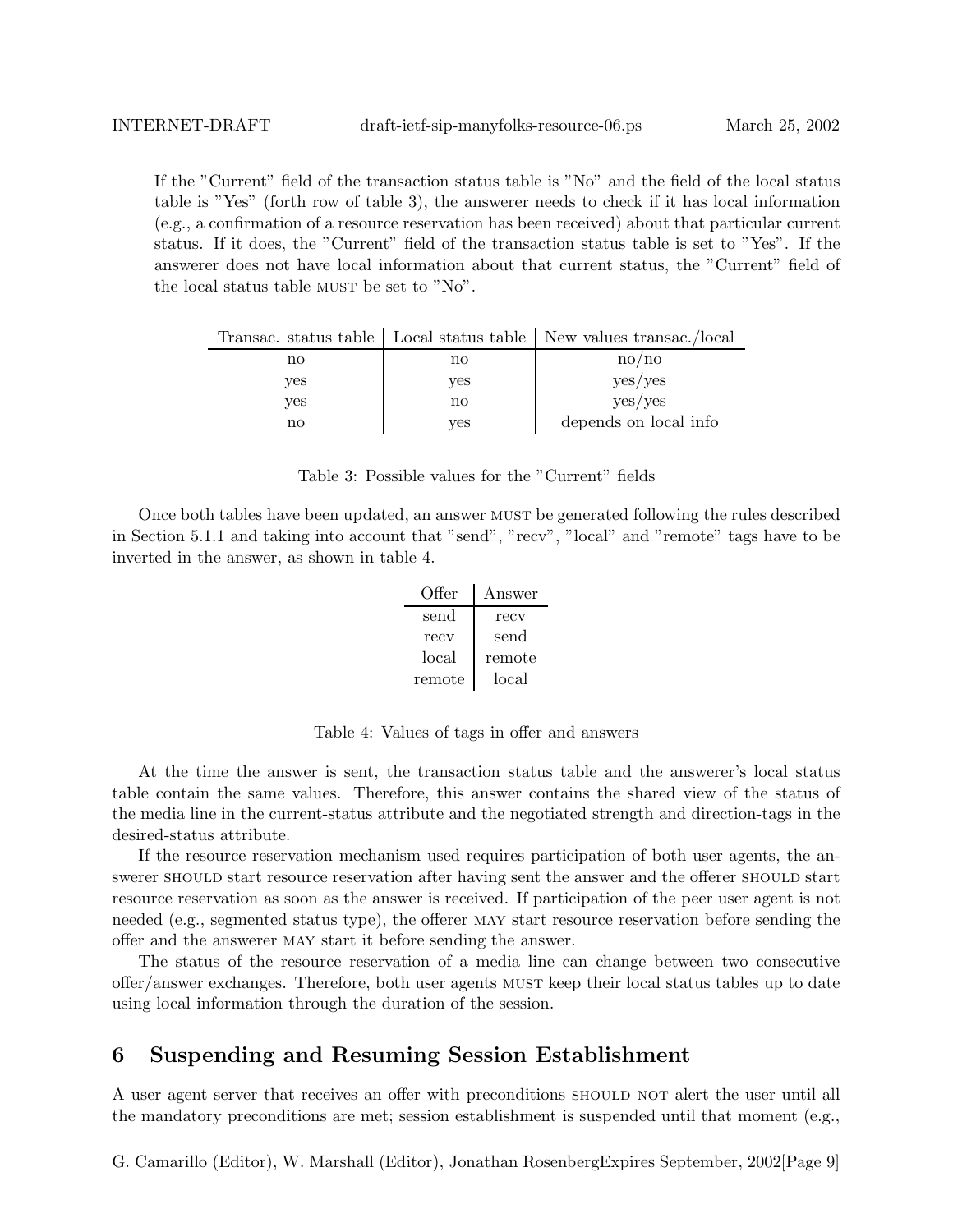a PSTN gateway reserves resources without sending signalling to the PSTN.)

A user agent server may receive an INVITE request with no offer in it. In this case, following normal procedures defined in [1] and in [5], the user agent server will provide an offer in a reliable 1xx response. The user agent client will send the answer in another SIP request (i.e., the PRACK for the 1xx). If the offer and the answer contain preconditions, the user agent server SHOULD NOT alert the user until all the mandatory preconditions in the answer are met.

Note that in this case, a user agent server providing a initial offer with preconditions, a 180 (Ringing) response will never be sent, since the user agent server cannot alert the user until all the preconditions are met.

A UAS that is not capable of unilaterally meeting all of the mandatory preconditions must include a confirm-status attribute in the SDP (offer or answer) that it sends (see Section 7). Further, the SDP (offer or answer) that contains this confirm-status attribute must be sent as soon as allowed by the SIP offer/answer rules.

While session establishment is suspended, user agents SHOULD not send any data over any media stream. In the case of RTP [6], neither RTP nor RTCP packets are sent.

A user agent server knows that all the preconditions are met for a media line when its local status table has a value of "yes" in all the rows whose strength-tag is "mandatory". When the preconditions of all the media lines of the session are met, session establishment should resume.

For an initial INVITE suspending and resuming session establishment is very intuitive. The callee will not be alerted until all the mandatory preconditions are met. However, offers containing preconditions sent in the middle of an ongoing session need further explanation. Both user agents should continue using the old session parameters until all the mandatory preconditions are met. At that moment, the user agents can begin using the new session parameters. Section 12 contains an example of this situation.

## **7 Status Confirmation**

The confirm-status attribute may be used in both offers and answers. This attribute represents a threshold for the resource reservation. When this threshold is reached or surpassed, the user agent must send an offer to the peer user agent reflecting the new current status of the media line as soon as allowed by the SIP offer/answer rules. If this threshold is crossed again (e.g., the network stops providing resources for the media stream), the user agent MUST send a new offer as well as soon as allowed by the SIP offer/answer rules.

If a peer has requested confirmation on a particular stream, an agent must mark that stream with a flag in its local status table. When all the rows with this flag have a value of "yes", the user agent must send a new offer to the peer. This offer will contain the current status of resource reservation in the current-status attributes. If later any of the rows with this flag transition to "No", a new offer MUST be sent as well.

Confirmation attributes are not negotiated. The answerer uses the value of the confirm-status attribute in the offer and the offerer uses the value of this attribute in the answer.

For example, if a user agent receives an SDP description with the following attributes:

m=audio 20002 RTP/AVP 0 a=curr:qos local none a=curr:qos remote none a=des:qos mandatory local sendrecv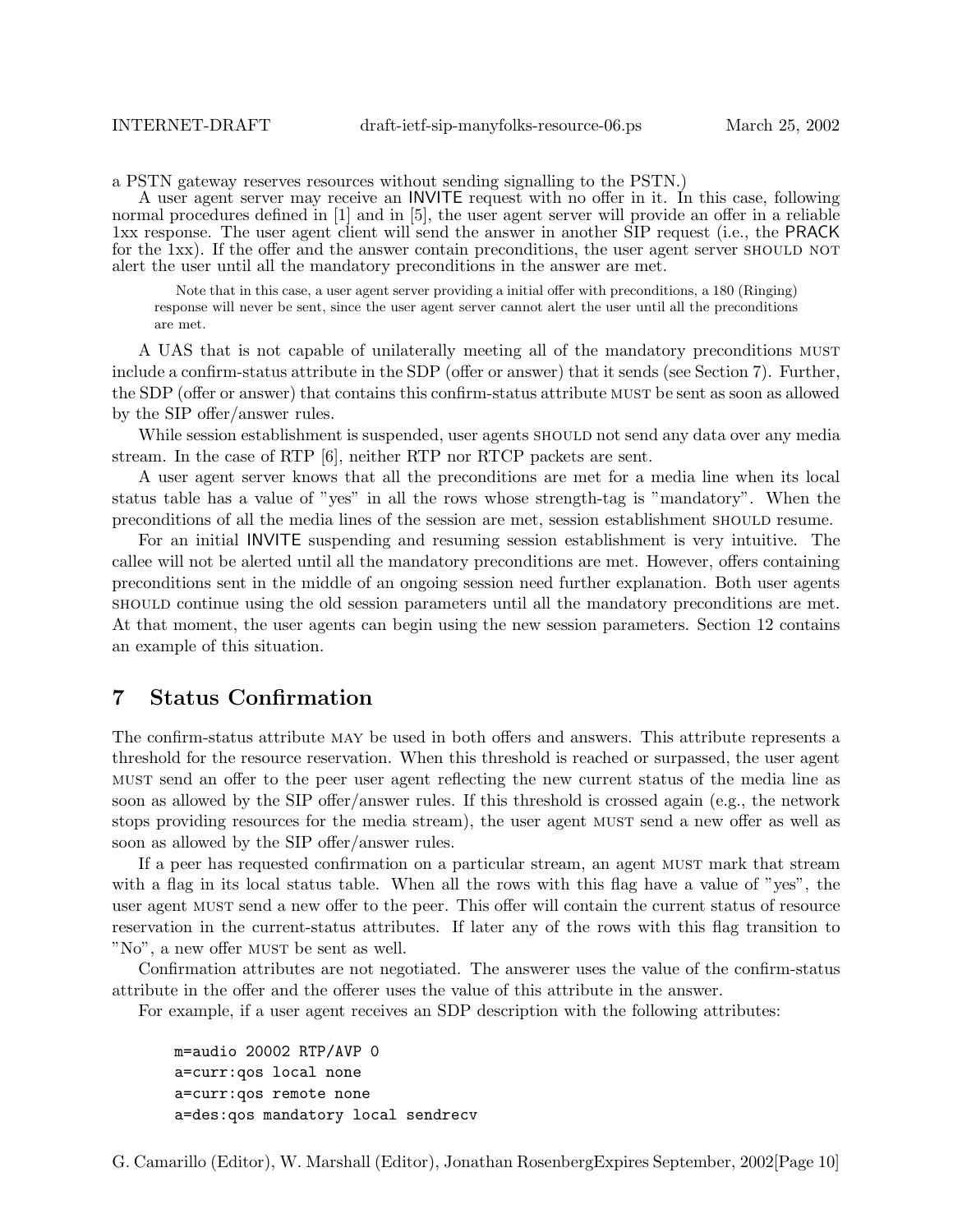a=des:qos mandatory remote sendrecv a=conf:qos remote sendrecv

It will send an offer as soon as it reserves resources in its access network ("remote" tag in the received message) for both directions (sendrecv).

## **8 Refusing an offer**

We define a new SIP status code:

Server-Error = "580" ;Precondition Failure

When a UAS acting as an answerer cannot or is not willing to meet the preconditions in the offer it should reject the offer by returning a 580 (Precondition-Failure) response. This response should contain an SDP description indicating which desired status triggered the failure. The corresponding desired status line MUST use the "failure" strength-tag, as shown in the example below:

m=audio 20000 RTP/AVP 0 a=des:qos failure e2e send

SDP description indicating this type of failure MUST follow the format for describing media capabilities defined in the SIP offer/answer model [4].

Using the 580 (Precondition Failure) status code to refuse an offer is useful when the offer came in an INVITE or in an UPDATE request. However, SIP does not provide a means to refuse offers that contained in a response (1xx or 2xx) to an INVITE.

If a UAC generates an initial INVITE without an offer and receives an offer in a 1xx or 2xx response which is not acceptable, it should respond to this offer with a correctly formed answer and immediately after that send a CANCEL or a BYE.

If the offer comes in a 1xx or 2xx response to a re-INVITE, A would not have a way to reject it without terminating the session at the same time. The same recommendation given in Section 14.2 of [1] applies here:

"The UAS MUST ensure that the session description overlaps with its previous session description in media formats, transports, other parameters that require support from the peer. This is to avoid the need for the peer to reject the session description. If, however, it is unacceptable to A, A SHOULD generate an answer with a valid session description, and then send a BYE to terminate the session."

#### **8.1 Rejecting a Media Stream**

In the offer/answer model when an answerer wishes to reject a media stream it sets its port to zero. The presence of preconditions does not change this behaviour; streams are still rejected by setting their port to zero.

Both the offerer and the answerer must ignore all the preconditions that affect a stream with its port set to zero. They are not taken into consideration to decide whether or not session establishment can resume.

G. Camarillo (Editor), W. Marshall (Editor), Jonathan RosenbergExpires September, 2002[Page 11]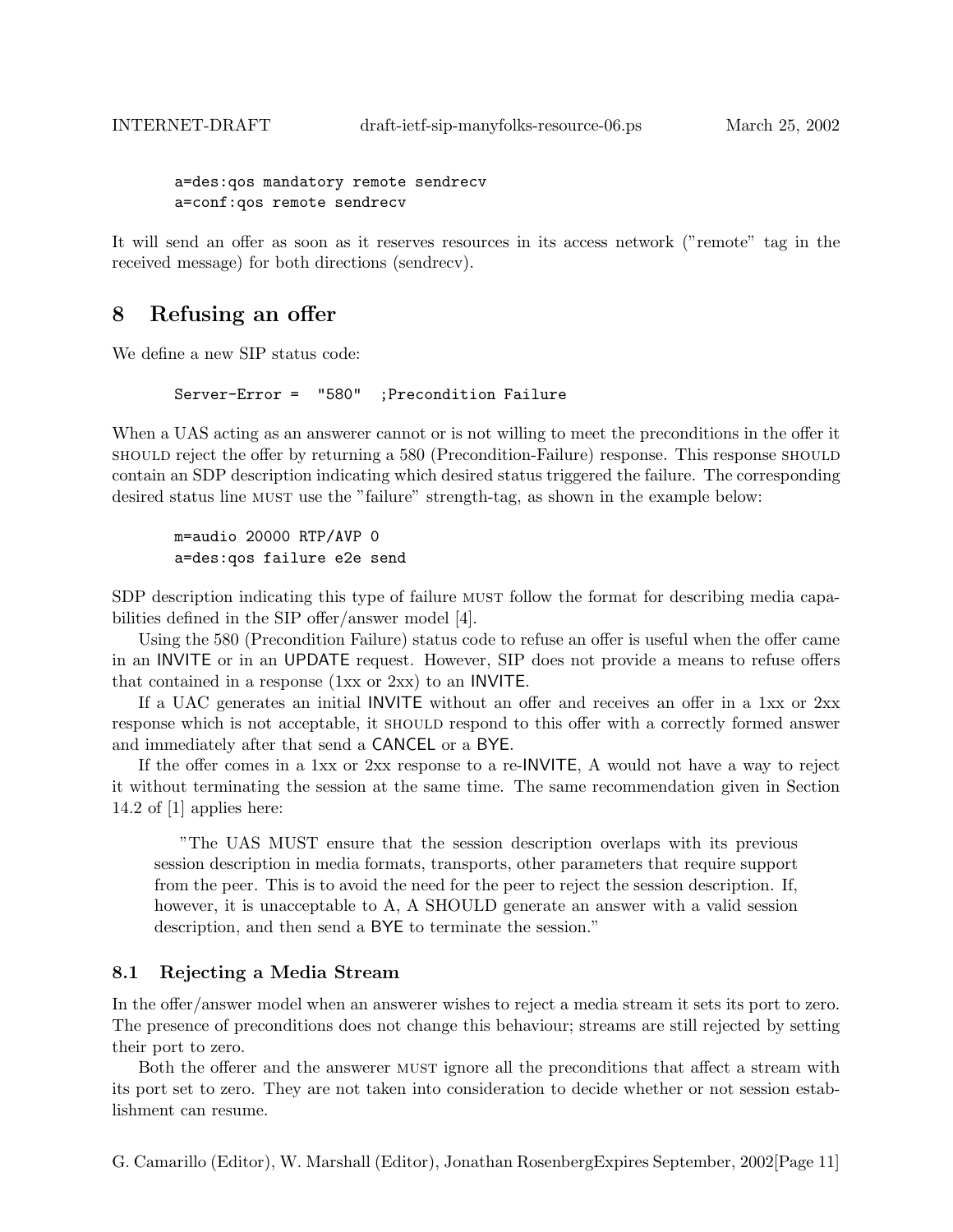# **9 Unknown Precondition Type**

This document defines the "qos" tag for quality of service preconditions. New precondition-types defined in the future will have new associated tags. A UA that receives an unknown preconditiontype with a "mandatory" strength-tag in an offer must refuse the offer unless the only unknown mandatory preconditions have the "local" tag. In this case, the UA does not need to be involved in order to meet the preconditions. The UA will ask for confirmation of the preconditions and, when the confirmation arrives, it will resume session establishment.

A UA refusing an offer follows the rules described in section 8, but instead of the tag "failure", it uses the tag "unknown", as shown in the example below:

m=audio 20000 RTP/AVP 0 a=des:foo unknown e2e send

## **10 Option Tag for Preconditions**

We define the option tag "precondition" for use in the Require and Supported header fields. An offerer must include this tag in the Require header field if the offer contains one or more "mandatory" strength-tags. If all the strength-tags in the description are "optional" or "none" the offerer must include this tag either in a Supported header field or in a Require header field. It is, however, recommended, that the Supported header field is used in this case. The lack of preconditions in the answer would indicate that the answerer did not support this extension.

The mapping of offers and answers to SIP requests and responses is performed following the rules given in [5]. Therefore, a user agent including preconditions in the SDP MUST support the PRACK method, and consequently, MUST include the "100rel" [7] tag in the Require header field.

A user agent including preconditions in the SDP should support the UPDATE method. If it is supported, an "update" [5] tag must be included in the Require header field.

User agents that use preconditions but do not support UPDATE can only be used in a limited set of scenarios, such as the one described in figure 4.

## **11 Indicating Capabilities**

The offer/answer model [4] describes the format of a session description to indicate capabilities. This format is used in responses to OPTIONS requests. A UA that supports preconditions SHOULD add desired status lines indicating the precondition-types supported for each media stream. These lines must have the "none" strength-tag, as shown in the example below:

m=audio 0 RTP/AVP 0 a=rtpmap:0 PCMU/8000 a=des:foo none e2e sendrecv a=des:qos none local sendrecv

Note that when this document was published, the precondition-type "foo" has not been registered. It is used here in the session description above to provide an example with multiple precondition-types.

G. Camarillo (Editor), W. Marshall (Editor), Jonathan RosenbergExpires September, 2002[Page 12]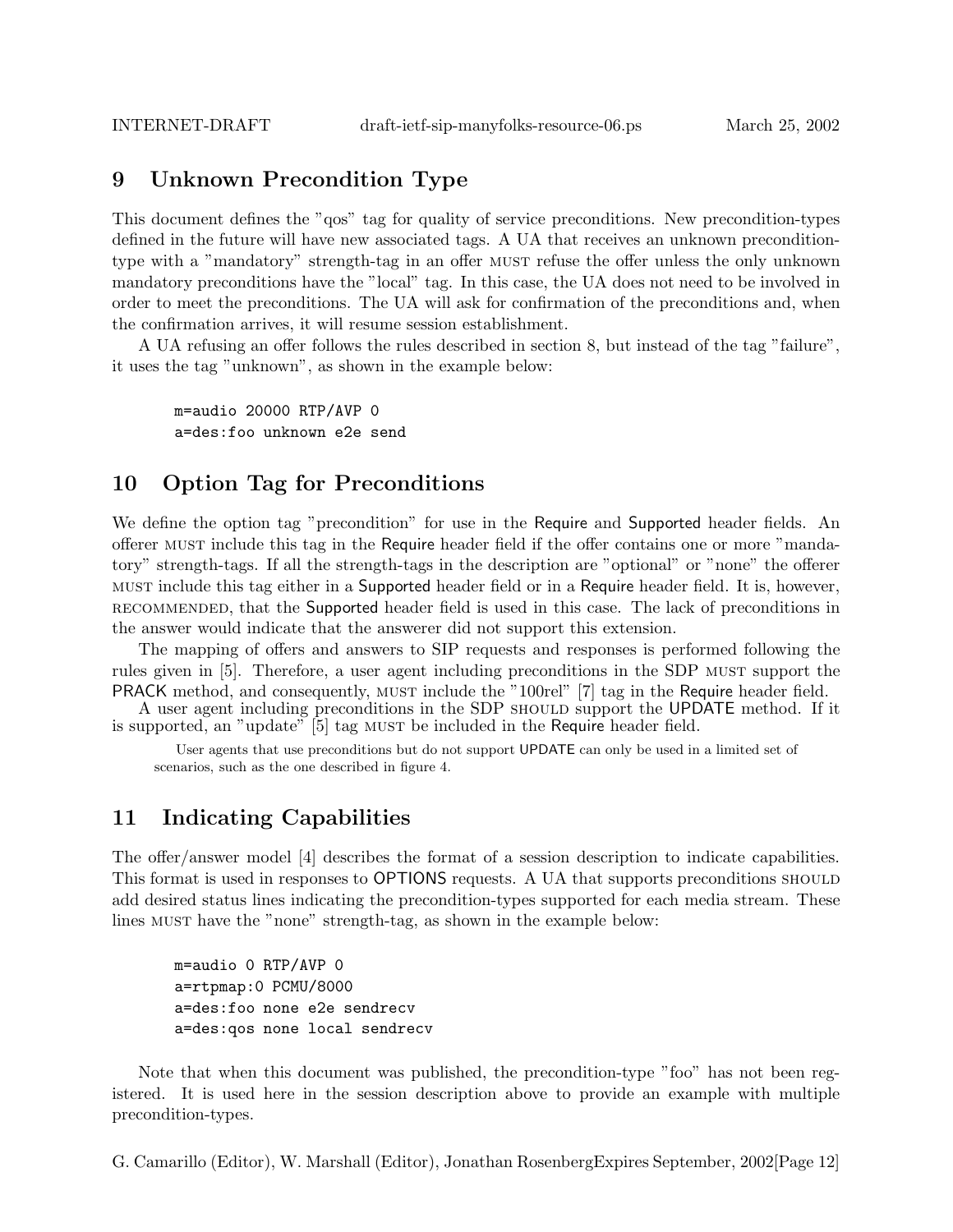A UA that supports this framework should a "precondition" tag to the Supported header field of its responses to OPTIONS requests.

# **12 Examples**

The following examples cover both status types; end-to-end and segmented.

## **12.1 End-to-end Status Type**

The call flow of figure 2 shows a basic session establishment using the end-to-end status type. The SDP descriptions of this example are shown below:



Figure 2: Example using the end-to-end status type

SDP1: A includes end-to-end quality of service preconditions in the initial offer.

```
m=audio 20000 RTP/AVP 0
c=IN IP4 192.0.2.1
a=curr:qos e2e none
a=des:qos mandatory e2e sendrecv
```
SDP2: Since B uses RSVP, it can know when resources in its "send" direction are available, because it will receive RESV messages from the network. However, it does not know the status

G. Camarillo (Editor), W. Marshall (Editor), Jonathan RosenbergExpires September, 2002[Page 13]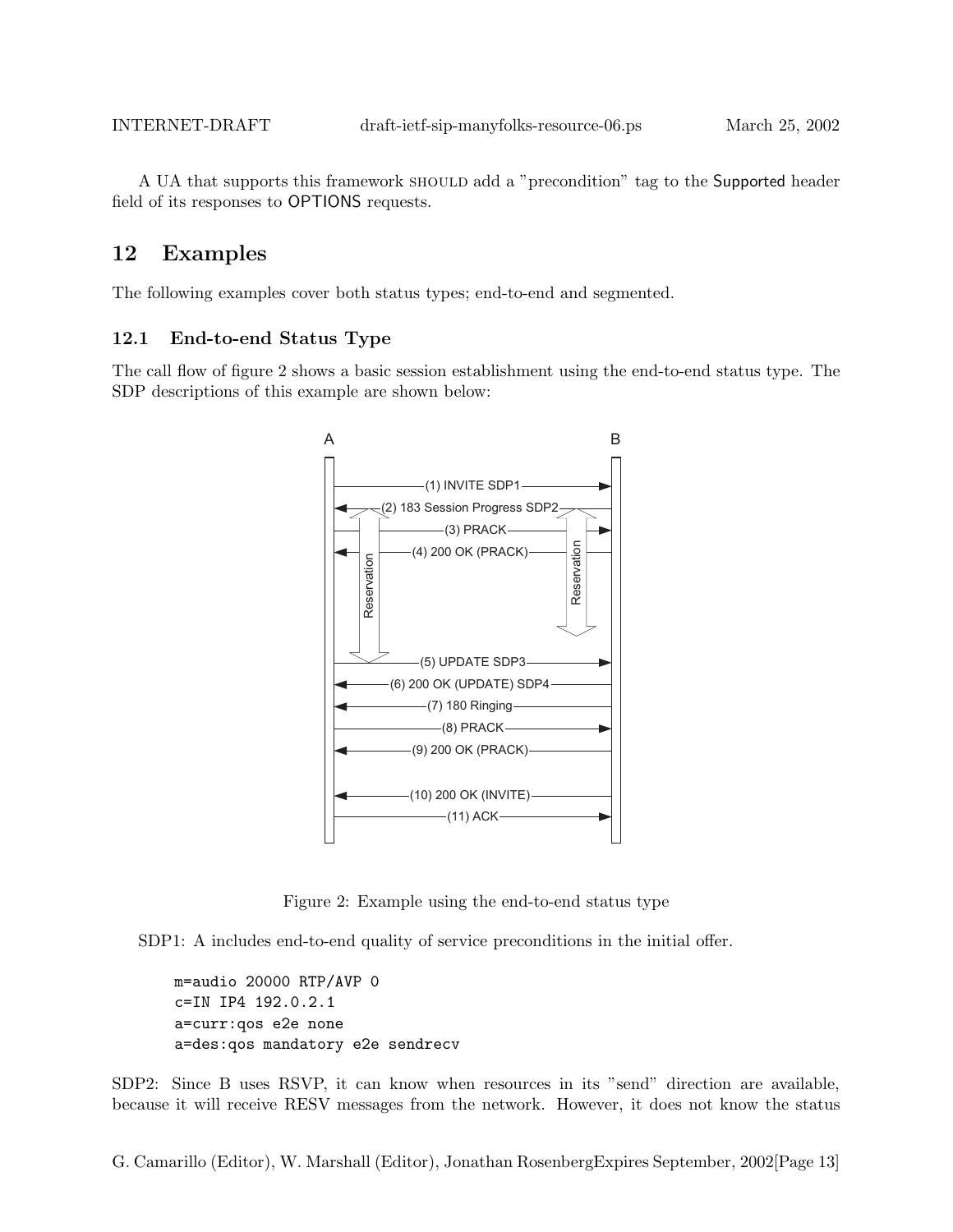of the reservations in the other direction. B requests confirmation for resource reservations in its "recv" direction to the peer user agent A in its answer.

m=audio 30000 RTP/AVP 0 c=IN IP4 192.0.2.4 a=curr:qos e2e none a=des:qos mandatory e2e sendrecv a=conf:qos e2e recv

After having sent the answer B starts reserving network resources for the media stream. When A receives this answer (2) it starts performing resource reservation as well. Both UAs use RSVP, so A sends PATH messages towards B and B sends PATH messages towards A.

As time passes by, B receives RESV messages confirming the reservation. However, B waits until resources in the other direction are reserved as well since it did not receive any confirmation and the preconditions still have not been met.

SDP3: When A receives RESV messages it sends an updated offer (5) to B:

m=audio 20000 RTP/AVP 0 c=IN IP4 192.0.2.1 a=curr:qos e2e send a=des:qos mandatory e2e sendrecv

SDP4: B responds with an answer (6) which contains the current status of the resource reservation (i.e., sendrecv):

m=audio 30000 RTP/AVP 0 c=IN IP4 192.0.2.4 a=curr:qos e2e sendrecv a=des:qos mandatory e2e sendrecv

At this point of time, session establishment resumes and B returns a 180 (Ringing) response (7).

Note that now the media stream has been already established, and A has received a 180 (Ringing) response. Since the direction of the stream is "sendrecv", A will not generate local ringback, since it assumes that it will receive early media over this stream.

However, if B wants A to generate local ringback, it can put the media stream on hold in SDP4. In this case, B would put the media stream off hold by sending an offer in an UPDATE request which would be sent at the same time as the 200 OK for the INVITE (10). The contents of the messages for this alternative flow are shown below:

SDP4 (on hold):

m=audio 30000 RTP/AVP 0 c=IN IP4 192.0.2.4 a=recvonly a=curr:qos e2e sendrecv a=des:qos mandatory e2e sendrecv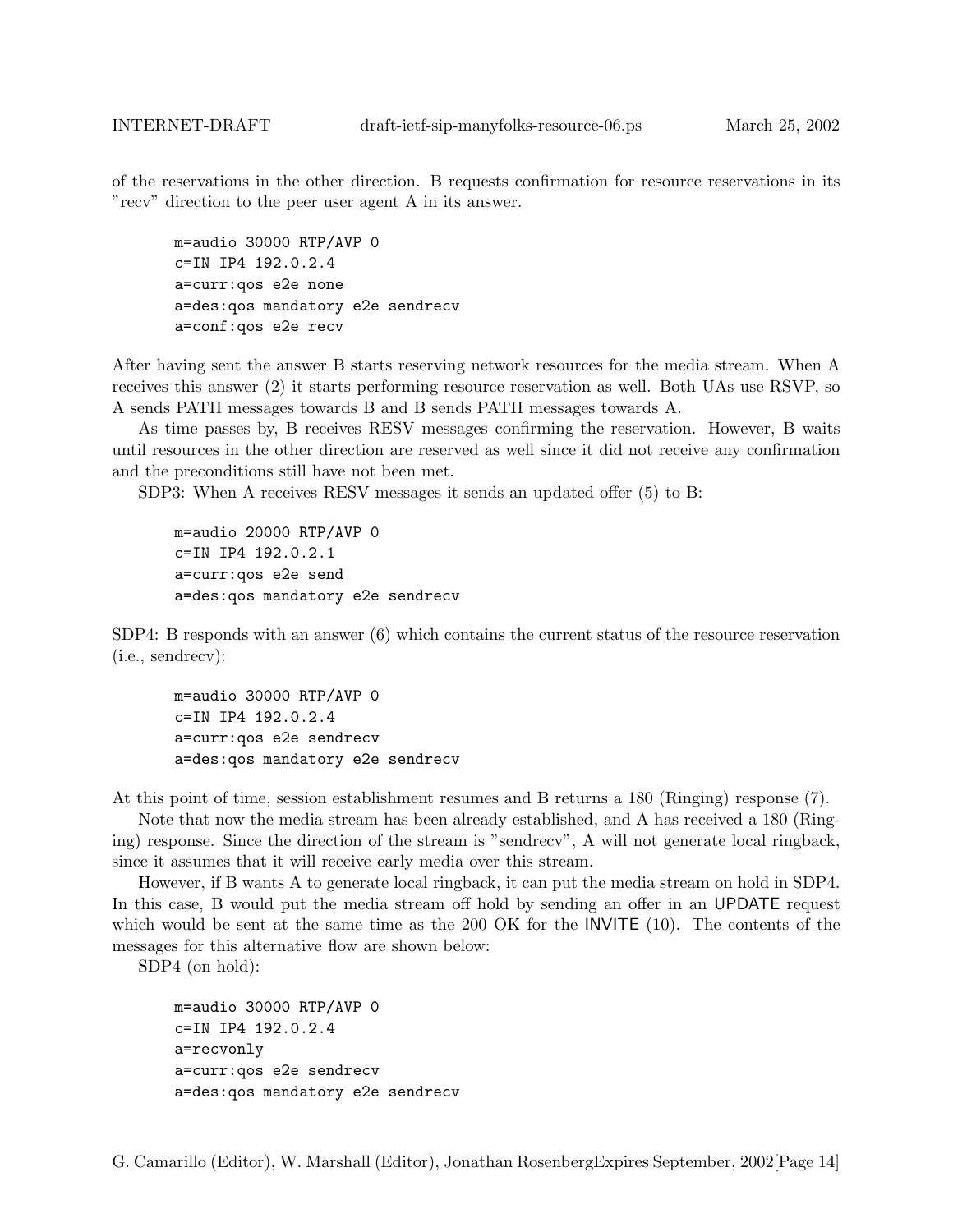#### SDP5 in an UPDATE:

m=audio 30000 RTP/AVP 0 c=IN IP4 192.0.2.4 a=sendrecv a=curr:qos e2e sendrecv a=des:qos mandatory e2e sendrecv

SDP6 in the 200 OK for the UPDATE:

m=audio 20000 RTP/AVP 0 c=IN IP4 192.0.2.1 a=sendrecv a=curr:qos e2e sendrecv a=des:qos mandatory e2e sendrecv

Let's assume that in the middle of the session A wishes to change the IP address where it is receiving media. Figure 3 shows this scenario.



Figure 3: Session modification with preconditions

SDP1: A includes an offer in a re-INVITE (1). A continues to receive media on the old IP address (192.0.2.1), but it is ready to receive media on the new one as well (192.0.2.2):

m=audio 20000 RTP/AVP 0 c=IN IP4 192.0.2.2 a=curr:qos e2e none a=des:qos mandatory e2e sendrecv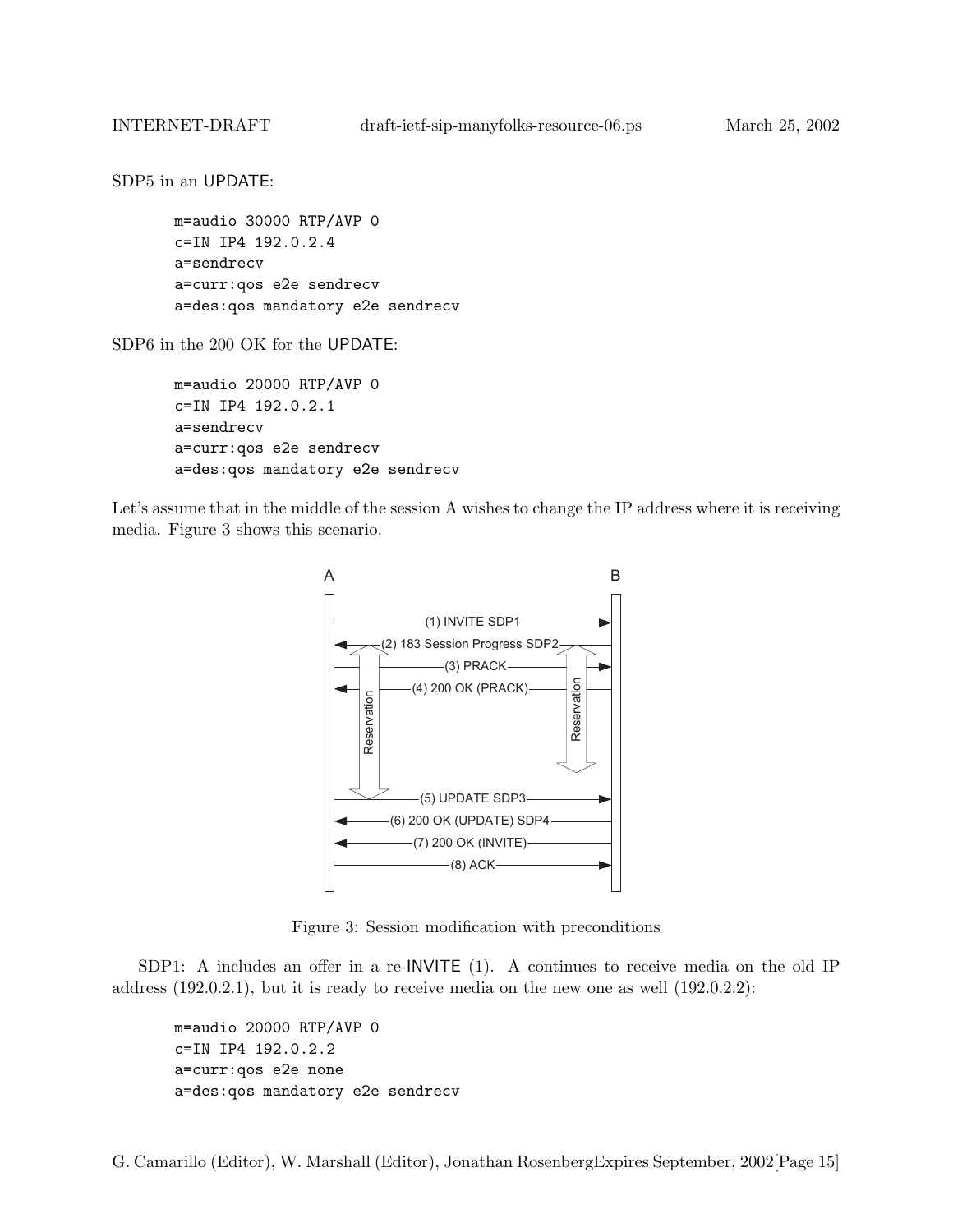SDP2: B includes a "conf" attribute in its answer. B continues sending media to the old remote IP address (192.0.2.1)

m=audio 30000 RTP/AVP 0 c=IN IP4 192.0.2.4 a=curr:qos e2e none a=des:qos mandatory e2e sendrecv a=conf:qos e2e recv

SDP3: When A receives RESV messages it sends an updated offer (5) to B:

m=audio 20000 RTP/AVP 0 c=IN IP4 192.0.2.2 a=curr:qos e2e send a=des:qos mandatory e2e sendrecv

SDP4: B responds with an answer (6) indicating that the preconditions have been met (current status "sendrecv). It is now when B begins sending media to the new remote IP address (192.0.2.2).

m=audio 30000 RTP/AVP 0 c=IN IP4 192.0.2.4 a=curr:qos e2e sendrecv a=des:qos mandatory e2e sendrecv

#### **12.2 Segmented Status Type**

The call flow of figure 4 shows a basic session establishment using the segmented status type. The SDP descriptions of this example are shown below:

SDP1: A includes local and remote QoS preconditions in the initial offer. Before sending the initial offer, A reserves resources in its access network. This is indicated in the local current status of the SDP below:

```
m=audio 20000 RTP/AVP 0 8
c=IN IP4 192.0.2.1
a=curr:qos local sendrecv
a=curr:qos remote none
a=des:qos mandatory local sendrecv
a=des:qos mandatory remote sendrecv
```
SDP2: B reserves resources in its access network and, since all the preconditions are met, returns an answer in a 180 (Ringing) response (3).

m=audio 30000 RTP/AVP 0 8 c=IN IP4 192.0.2.4 a=curr:qos local sendrecv a=curr:qos remote sendrecv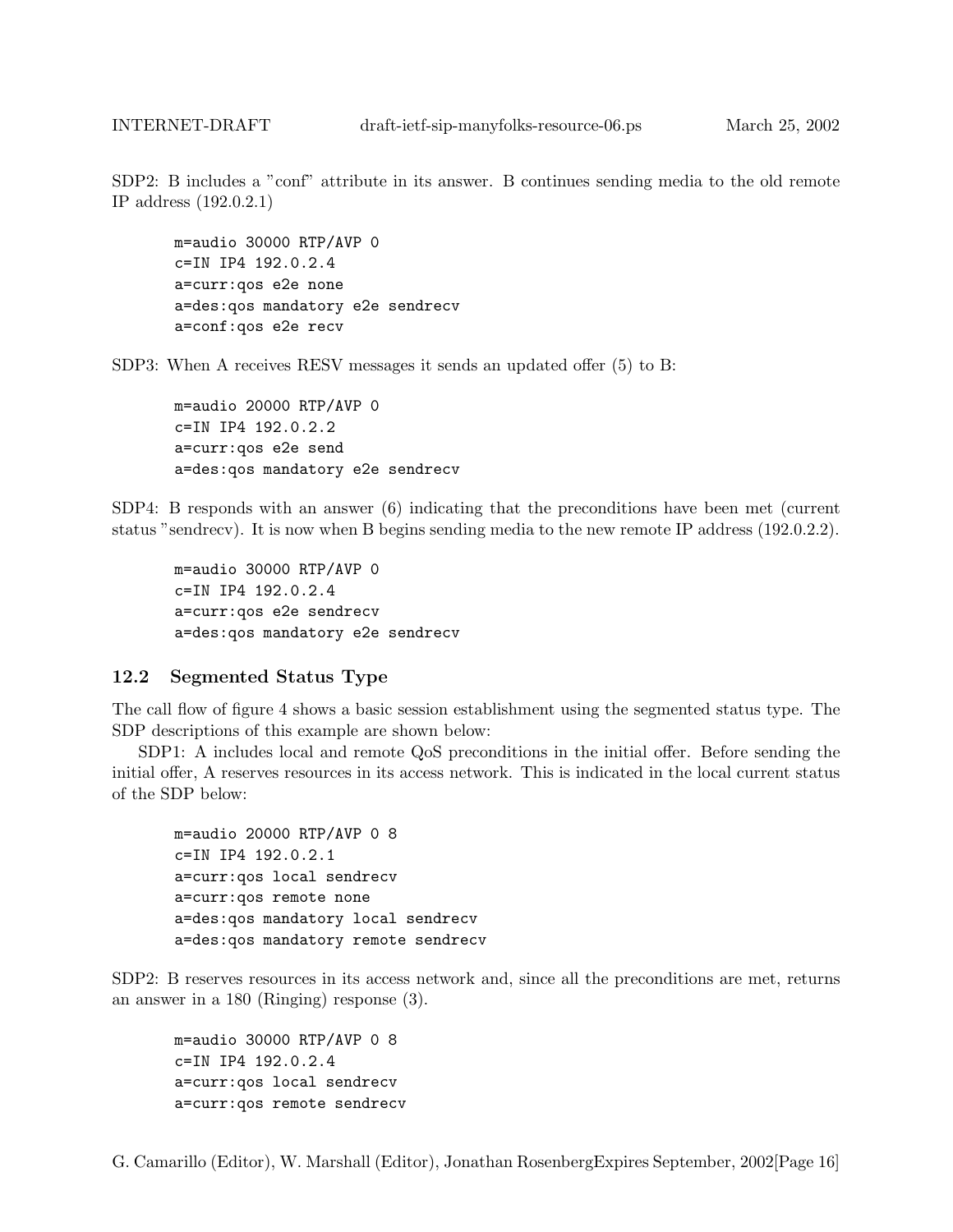

Figure 4: Example using the segmented status type

a=des:qos mandatory local sendrecv a=des:qos mandatory remote sendrecv

Let's assume that after receiving this response A decides that it wants to use only PCM u-law (payload 0), as opposed to both PCM u-law and A-law (payload 8). It would send an UPDATE to B possibly before receiving the 200 OK for the INVITE (5). The SDP would look like:

m=audio 20000 RTP/AVP 0 c=IN IP4 192.0.2.1 a=curr:qos local sendrecv a=curr:qos remote sendrecv a=des:qos mandatory local sendrecv a=des:qos mandatory remote sendrecv

B would generate an answer for this offer and place it in the 200 OK for the UPDATE.

Note that this last offer/answer to reduce the number of supported codecs may arrive to the user agent server after the 200 OK response has been generated. This would mean that the session is established before A has reduced the number of supported codecs. To avoid this situation, the user agent client could wait for the first answer from the user agent before setting its local current status to "sendrecv".

#### **12.3 Offer in a SIP response**

The call flow of figure 5 shows a basic session establishment where the initial offer appears in a reliable 1xx response. This example uses the end-to-end status type. The SDP descriptions of this

G. Camarillo (Editor), W. Marshall (Editor), Jonathan RosenbergExpires September, 2002[Page 17]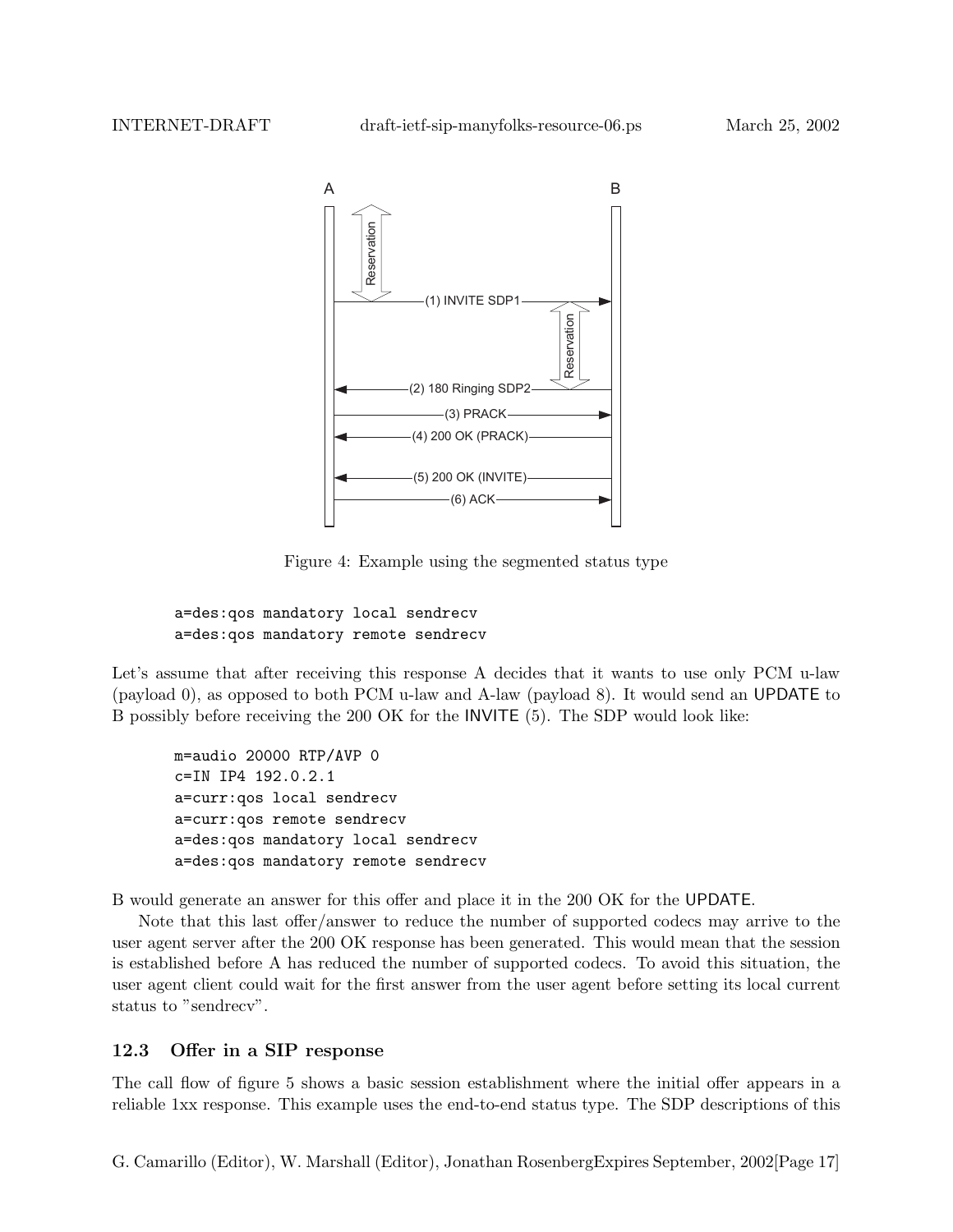example are shown below:



Figure 5: Example of an initial offer in a 1xx response

The first INVITE) (1) does not contain a session description. Therefore, the initial offer is sent by B in a reliable 183 response.

SDP1: B includes end-to-end quality of service preconditions in the initial offer. Since B uses RSVP, it can know when resources in its "send" direction are available, because it will receive RESV messages from the network. However, it does not know the status of the reservations in the other direction. B requests confirmation for resource reservations in its "recv" direction to the peer user agent A in its answer.

m=audio 30000 RTP/AVP 0 c=IN IP4 192.0.2.4 a=curr:qos e2e none a=des:qos mandatory e2e sendrecv a=conf:qos e2e recv

SDP2: A includes its answer if the PRACK for the 183 response.

m=audio 20000 RTP/AVP 0 c=IN IP4 192.0.2.1 a=curr:qos e2e none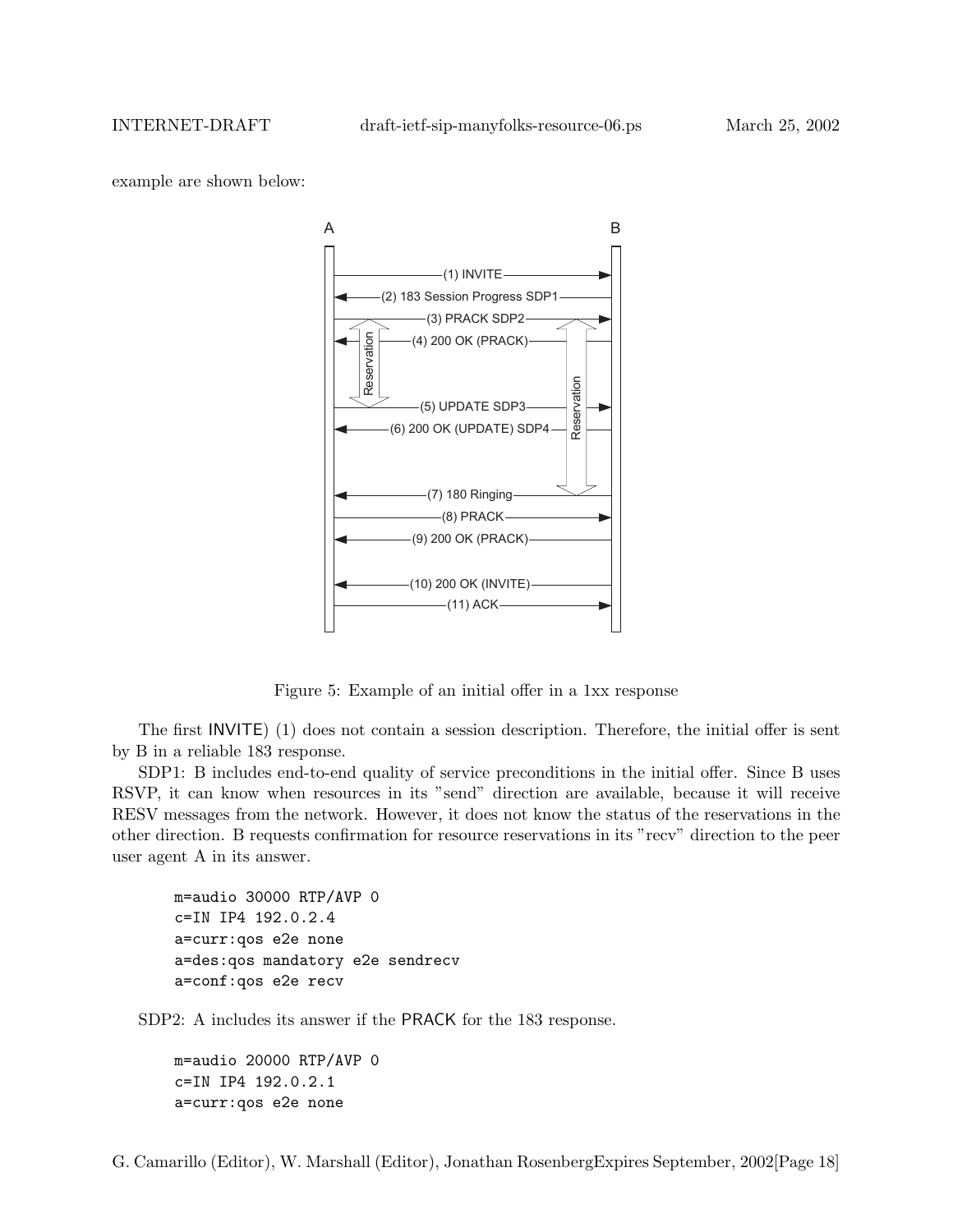a=des:qos mandatory e2e sendrecv

After having sent the answer A starts reserving network resources for the media stream. When B receives this answer (3) it starts performing resource reservation as well. Both UAs use RSVP, so A sends PATH messages towards B and B sends PATH messages towards A.

SDP3: When A receives RESV messages it sends an updated offer (5) to B:

m=audio 20000 RTP/AVP 0 c=IN IP4 192.0.2.1 a=curr:qos e2e send a=des:qos mandatory e2e sendrecv

SDP4: B responds with an answer (6) which contains the current status of the resource reservation  $(i.e.,$  recv $):$ 

m=audio 30000 RTP/AVP 0 c=IN IP4 192.0.2.4 a=curr:qos e2e recv a=des:qos mandatory e2e sendrecv

As time passes by, B receives RESV messages confirming the reservation. At this point of time, session establishment resumes and B returns a 180 (Ringing) response (7).

#### **13 Security Considerations**

An entity in the middle of two user agents establishing a session may add desired-status attributes making session establishment impossible. It could also modify the content of the current-status parameters so that the session is established without meeting the preconditions. Integrity protection can be used to avoid these attacks.

An entity performing resource reservations upon reception of unathenticated requests carrying preconditions can be an easy target for a denial of service attack. Requests with preconditions should be authenticated.

## **14 IANA considerations**

This document defines three media level SDP attributes: desired-status, current-status and confstatus. Their format is defined in Section 4.

Section 4 also defines one standard precondition-type related to the attributes above: "qos". If in the future it was needed to standardize further precondition-types, they would need to be defined in a standards track document. Future precondition-types MUST define the semantics with respect to the offer/answer model, as this document defined these semantics for quality of service preconditions in Section 5.

This document also defines a new SIP status code (580). Its default reason phrase (Precondition Failure) is defined in section 8.

This document defines a SIP option tag (precondition) in section 10.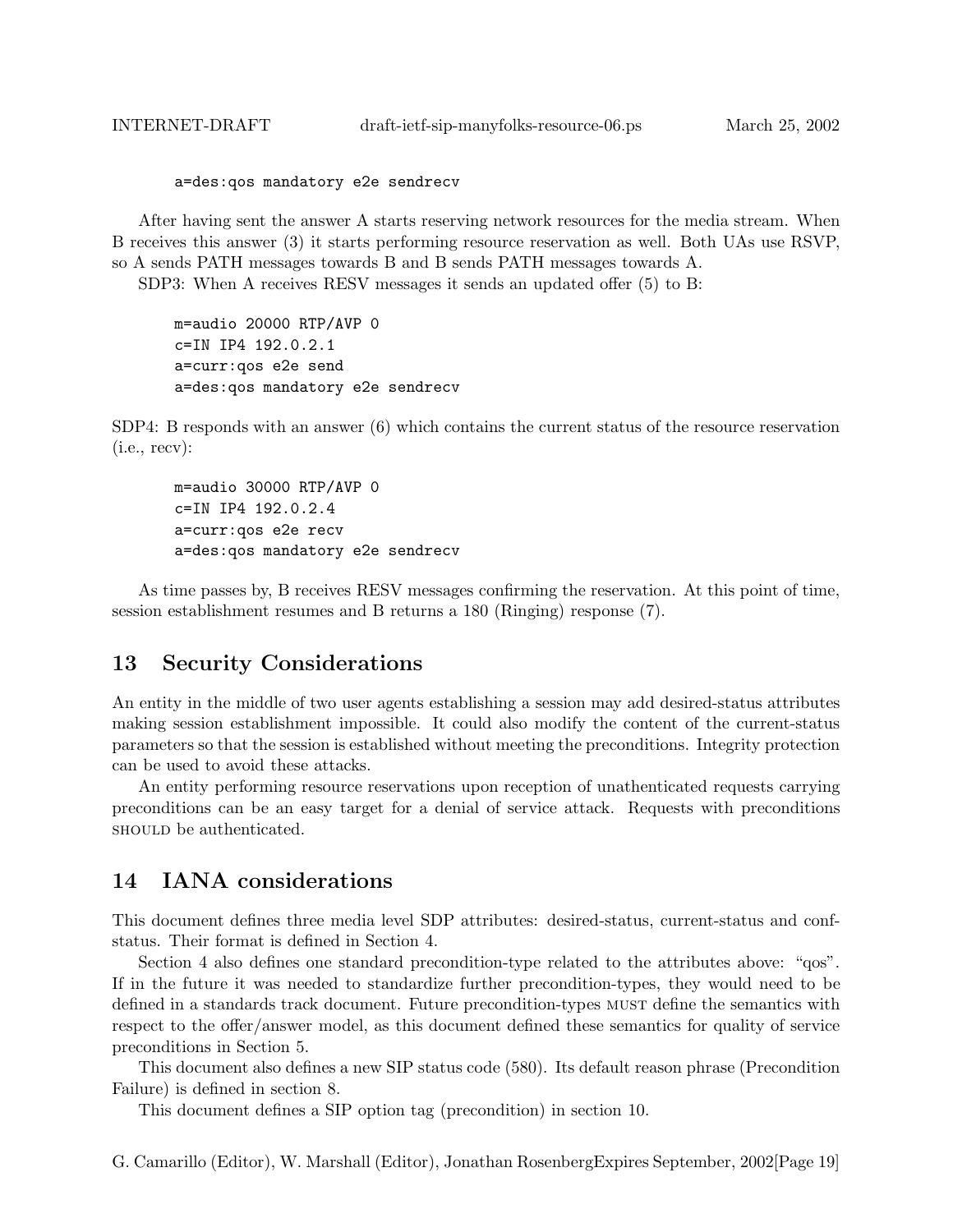# **15 Contributors**

The following persons contributed and were co-authors on earlier versions of this spec:

K. K. Ramakrishnan (TeraOptic Networks), Ed Miller (Terayon), Glenn Russell (CableLabs), Burcak Beser (Pacific Broadband Communications), Mike Mannette (3Com), Kurt Steinbrenner (3Com), Dave Oran (Cisco), Flemming Andreasen (Cisco), Michael Ramalho (Cisco), John Pickens (Com21), Poornima Lalwaney (Nokia), Jon Fellows (Copper Mountain Networks), Doc Evans (D. R. Evans Consulting), Keith Kelly (Net-Speak), Adam Roach (dynamicsoft), Dean Willis (dynamicsoft), Steve Donovan (dynamicsoft), Henning Schulzrinne (Columbia University).

This "manyfolks" draft is the culmination of over two years of work by many individuals, most are listed here and in the following acknowledgements section. A special note is due to Flemming Andreasen, Burcak Beser, Dave Boardman, Bill Guckel, Chuck Kalmanek, Keith Kelly, Poornima Lalwaney, John Lawser, Bill Marshall, Mike Mannette, Dave Oran, K.K. Ramakrishnan, Michael Ramalho, Adam Roach, Jonathan Rosenberg, and Henning Schulzrinne for spearheading the initial "single INVITE" quality of service preconditions work from previous, non-SIP compatible, "twostage Invite" proposals. These "two-stage INVITE" proposals had their origins from Distributed Call Signaling work in PacketCable, which, in turn, had architectural elements from AT&T's Distributed Open Systems Architecture (DOSA) work [8].

## **16 Acknowledgments**

The Distributed Call Signaling work in the PacketCable project is the work of a large number of people, representing many different companies. The authors would like to recognize and thank the following for their assistance: John Wheeler, Motorola; David Boardman, Daniel Paul, Arris Interactive; Bill Blum, Jay Strater, Jeff Ollis, Clive Holborow, General Instruments; Doug Newlin, Guido Schuster, Ikhlaq Sidhu, 3Com; Jiri Matousek, Bay Networks; Farzi Khazai, Nortel; John Chapman, Bill Guckel, Cisco; Chuck Kalmanek, Doug Nortz, John Lawser, James Cheng, Tung-Hai Hsiao, Partho Mishra, AT&T; Telcordia Technologies; and Lucent Cable Communications.

Miguel Angel Garcia, Rohan May and Mark Watson provided helpful comments and suggestions.

# **17 Authors' Addresses**

Gonzalo Camarillo Ericsson Advanced Signalling Research Lab. FIN-02420 Jorvas Finland electronic mail: Gonzalo.Camarillo@ericsson.com

Bill Marshall AT&T Florham Park, NJ 07932 USA

G. Camarillo (Editor), W. Marshall (Editor), Jonathan RosenbergExpires September, 2002[Page 20]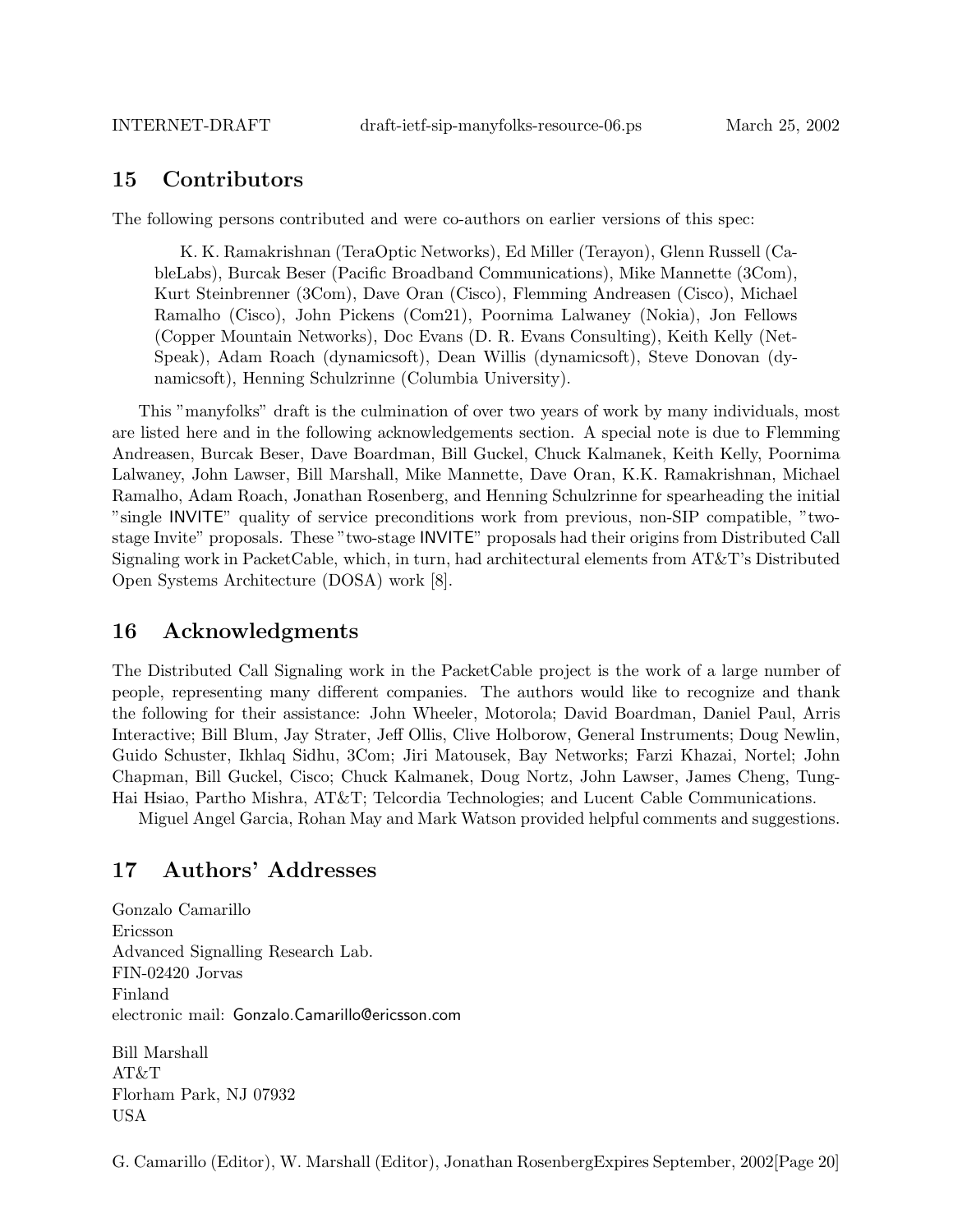electronic mail: wtm@research.att.com

Jonathan Rosenberg dynamicsoft West Orange, NJ 07052 USA electronic mail: jdrosen@dynamicsoft.com

# **References**

- [1] J. Rosenberg, H. Schulzrinne, *et al.*, "SIP: Session initiation protocol," Internet Draft, Internet Engineering Task Force, Feb. 2002. Work in progress.
- [2] M. Handley and V. Jacobson, "SDP: session description protocol," Request for Comments 2327, Internet Engineering Task Force, Apr. 1998.
- [3] S. Bradner, "Key words for use in RFCs to indicate requirement levels," Request for Comments 2119, Internet Engineering Task Force, Mar. 1997.
- [4] J. Rosenberg and H. Schulzrinne, "An offer/answer model with SDP," Internet Draft, Internet Engineering Task Force, Feb. 2002. Work in progress.
- [5] J. Rosenberg, "The SIP UPDATE method," Internet Draft, Internet Engineering Task Force, Mar. 2002. Work in progress.
- [6] H. Schulzrinne, S. Casner, R. Frederick, and V. Jacobson, "RTP: a transport protocol for realtime applications," Request for Comments 1889, Internet Engineering Task Force, Jan. 1996.
- [7] J. Rosenberg and H. Schulzrinne, "Reliability of provisional responses in SIP," Internet Draft, Internet Engineering Task Force, Feb. 2002. Work in progress.
- [8] C. Kalmanek, W. Marshall, P. Mishra, D. Nortz, and K. K. Ramakrishnan, "DOSA: an architecture for providing robust IP telephony service," in *Proceedings of the Conference on Computer Communications (IEEE Infocom)*, (Tel Aviv, Israel), Mar. 2000.

#### **Full Copyright Statement**

Copyright (c) The Internet Society (2002). All Rights Reserved.

This document and translations of it may be copied and furnished to others, and derivative works that comment on or otherwise explain it or assist in its implementation may be prepared, copied, published and distributed, in whole or in part, without restriction of any kind, provided that the above copyright notice and this paragraph are included on all such copies and derivative works. However, this document itself may not be modified in any way, such as by removing the copyright notice or references to the Internet Society or other Internet organizations, except as needed for the purpose of developing Internet standards in which case the procedures for copyrights defined in the Internet Standards process must be followed, or as required to translate it into languages other than English.